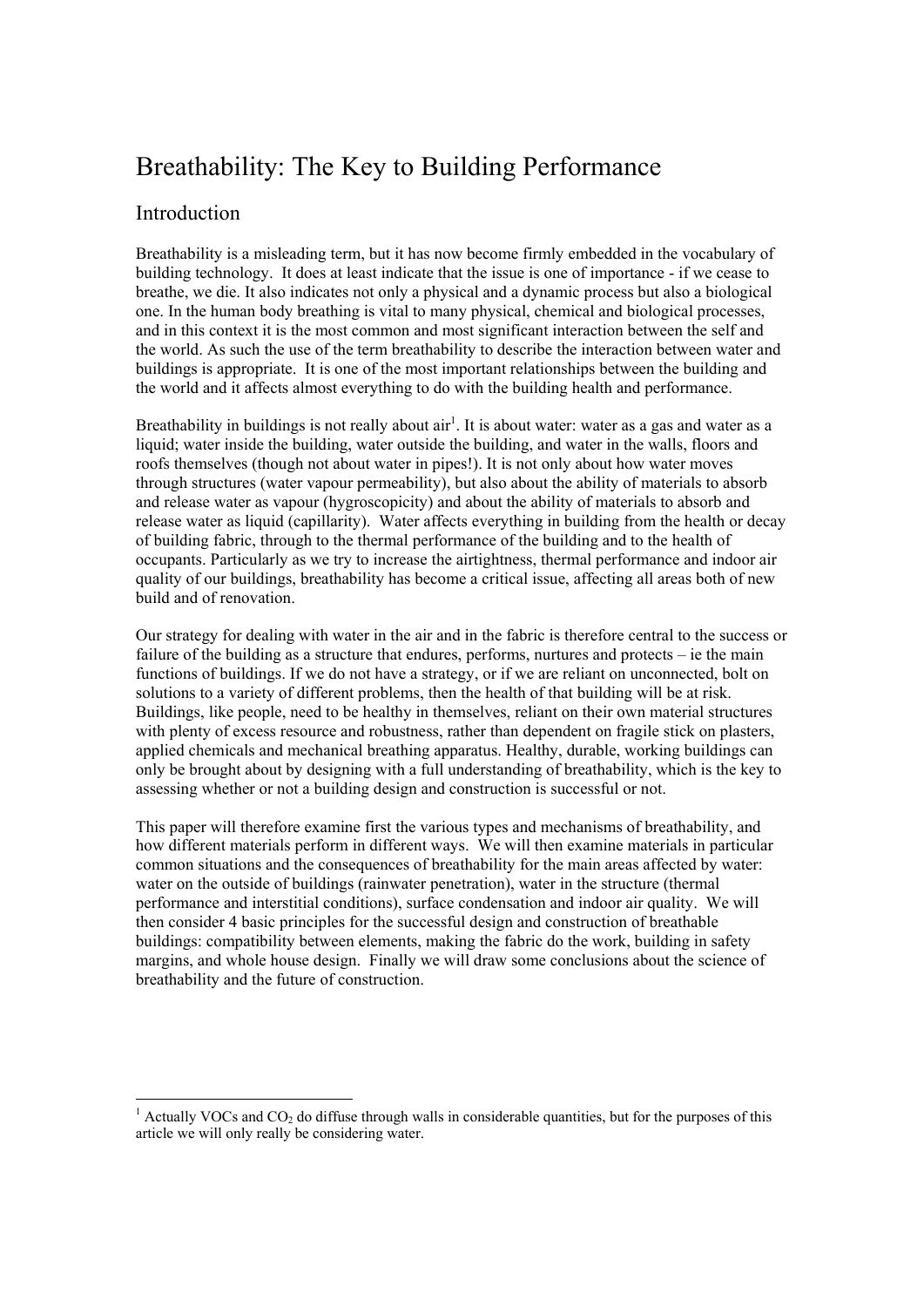# Types of breathability and material properties

There are 3 main concepts that have to be understood and applied if the effect of water on buildings is to be fully comprehended. These are:

- Vapour permeability
- Hygroscopicity
- Capillarity

Briefly capillarity refers to the absorption/ desorption of water as liquid, whereas hygroscopicity refers to the absorption/ desorption of water as vapour (as relative humidities change), and vapour permeability refers to the ability of a material to allow water vapour to pass through it

# **Vapour Permeability**

In the context of breathability vapour permeability is the rate of passage of water vapour through solid materials<sup>2</sup>. Water molecules as vapour (which is gas below boiling point) will pass through a variety of materials at different rates according to the pore size and thickness of the materials. The issue really is the rate at which they do this. This is what resistance is really about.

In all building situations however, the significance of water vapour transmission through materials is relative to ventilation and air leakage. It is also relative to the hygroscopic capacity of materials in the building. These issues will be discussed below. The fact is however that even small incidents of high relative humidity can cause considerable damage to structures and to human health through the development of moulds and bacteria. High moisture levels also adversely affect building thermal performance. On the other hand buildings with designed and built in vapour openness can help to transport excess moisture away from the indoor environment and can ensure the long term health of the fabric itself. From all points of view therefore the water vapour permeability of materials and structures is important.

The transport of water vapour through structures is driven partially by differential vapour pressure. Vapour pressure arises from the amount of water gas molecules in the air. If there is a difference in the amount of molecules between two areas adjacent to each other there will be a pressure differential, and the water molecules will move to equalise the pressure. This will usually be from the inside of a building to the outside because of the higher production of moisture in a house. The rate of transmission will depend on the pressure difference, the vapour

l  $2<sup>2</sup>$  As stated above we are only concerned with water in this article. However the issue of vapour permeability of materials to other gases is also highly important. Water molecules  $(H<sub>2</sub>O)$  are relatively small compared to other common molecules in the air such as Oxygen  $(O_2)$ , or Carbon Dioxide  $(CO_2)$ , but generally the size of the molecules is not significant in relation to the pore size of materials. It is only with materials like paint and certain plastics that the molecule size becomes critical to rate of transfer and where water can sometimes pass easily through materials when these larger molecules cannot. The passage of these larger molecules is sometimes highly important for the building structure itself. In the case of lime and cement mortars the transmission of  $CO<sub>2</sub>$  into all the mortar can make significant difference to the strength and durability of the mortar and thus the wall. However, as with water vapour transmission, in most buildings the significance of vapour transmission of  $O_2$  or  $CO_2$  through the wall itself is only relative to other methods of ventilation and to faults such as air leakage through joints and junctions.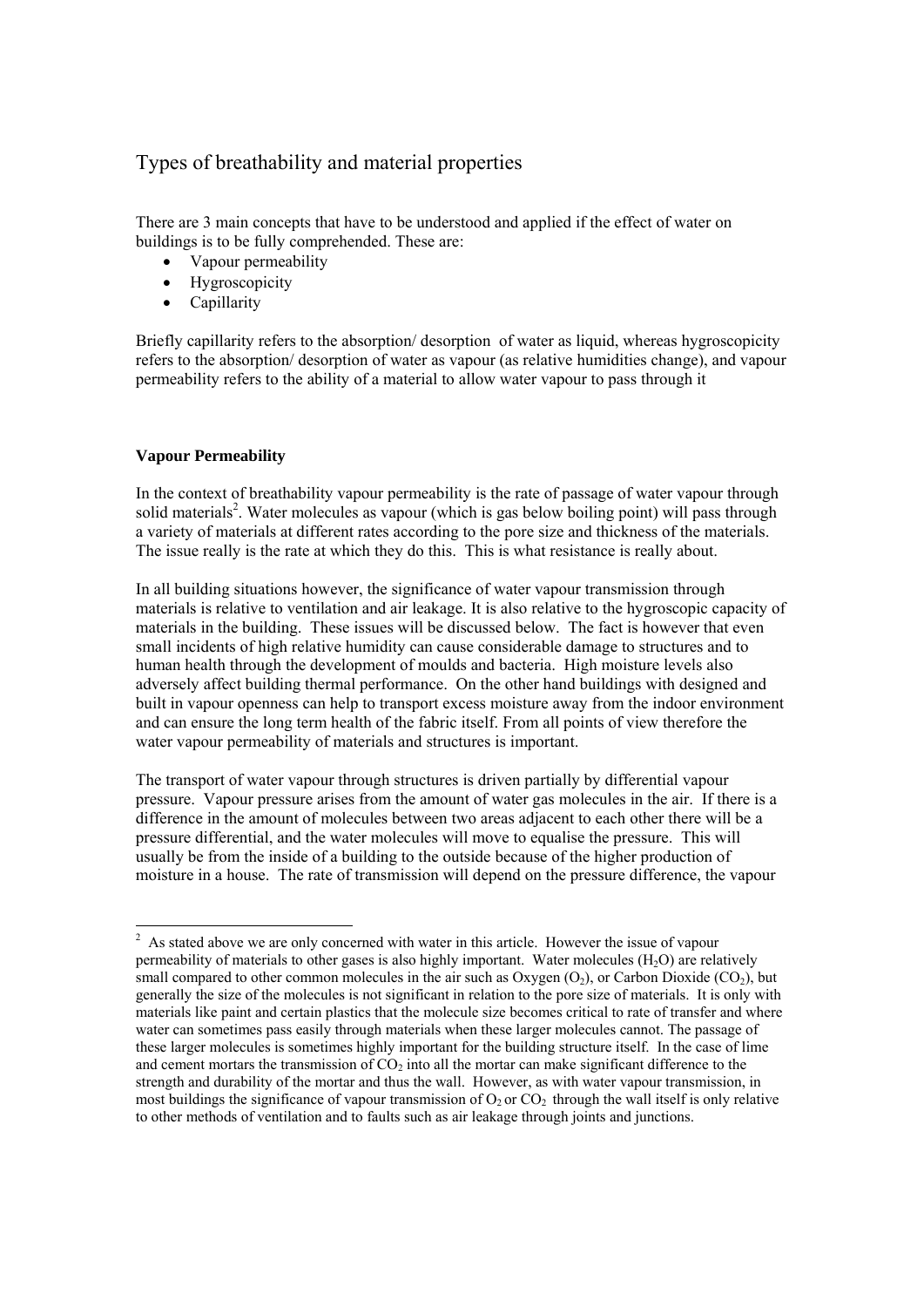permeability of the boundary between the two areas (ie wall, roof) and the thickness of this boundary. Reverse vapour transmission is possible however in certain circumstances.<sup>3</sup>

Vapour permeability is related to the pore structure of a material or of a set of materials in the case of a wall, floor or roof build up and the size and weight of the gaseous water molecule. The permeability of each material can be measured as the resistance to moisture movement. This resistivity is usually measured as r in GNs/kgm (giga Newton seconds per kilogram metre) or MNs/gm (mega Newton seconds per gram metre). r is a material quality, not dependant on size, thickness, shape etc. Many bulk building materials, such as lightweight concrete, bricks, mineral plasters or plasterboard are around 50. Most solid timber is around 200. Still air is 5.

Another way of measuring resistivity is as a ratio of the resistivity of still air. This factor is called  $\mu^4$ . This is the common way of measuring resistivity in Germany and elsewhere on the continent

Vapour resistance, as a construction property is measured as G which is r x thickness (in metres), measured as GNs/kg or MNs/g. (Again on the continent this is measured as sd value, which is  $\mu$ x metres.)<sup>5</sup> Thus a paint may have a high r value, but because it is only microns thick on a wall, it may have a low G value. Conversely concrete blocks may have a relatively low r value but a high G value because of being 100mm wide.

Below is a table of some common r and G values. Please note that many of these are variable, and the second column is therefore a range of resistivity for some common materials. The third column is a typical thickness for that material as used commonly in construction, in order to allow a construction resistance calculation G :

| <b>Material</b>                 | <b>Range of resistivity</b><br>MNs/gm | <b>Typical</b><br>resistivity<br>MNs/gm | <b>Thickness</b><br>of the layer<br>mm | <b>Construction</b><br>resistance (at<br>typical resistivity)<br>G<br>MNs/g |
|---------------------------------|---------------------------------------|-----------------------------------------|----------------------------------------|-----------------------------------------------------------------------------|
| Air                             | 5                                     | 5                                       | 1000                                   |                                                                             |
| Cement plaster                  | 75-200                                | 100                                     | 20                                     | 2                                                                           |
| Lime plaster                    | 45-200                                | 75                                      | 20                                     | 1.5                                                                         |
| Clay plaster                    | $30 - 50$                             | 40                                      | 20                                     | 0.8                                                                         |
| Gypsum plaster                  | $30 - 60$                             | 50                                      | 20                                     |                                                                             |
| Synthetic top coat plasters     | 1000-5000                             | 1500                                    | 3                                      | 4.5                                                                         |
| Cast concrete under 1000kg/m3   | $15 - 35$                             | 25                                      | 100                                    | 2.5                                                                         |
| Cast concrete between 1000kg/m3 | 30-80                                 | 60                                      | 100                                    | 6                                                                           |
| and $1900\text{kg/m}3$          |                                       |                                         |                                        |                                                                             |
| Cast concrete over 1900kg/m3    | 115-1000                              | 500                                     | 100                                    | 50                                                                          |
| Foamed concrete                 | $25 - 50$                             | 35                                      | 100                                    | 3.5                                                                         |

 $3$  Relative humidity (RH) is also very important. This varies according to the temperature and is expressed as a percentage of total capacity, which is when saturation point is reached and no more water vapour can be absorbed by the air. Higher temperatures allow more water vapour before saturation is reached. The higher the RH the less evaporation of water into the air is possible.

 $\overline{a}$ 

<sup>&</sup>lt;sup>4</sup> Therefore still air has a  $\mu$  of 1. Since still air has an r of 5 MNs/gm, this means that to obtain the  $\mu$  of all other materials, their resistance  $(r)$  is divided by 5.

 $<sup>5</sup>$  being  $1/5<sup>th</sup>$  of G</sup>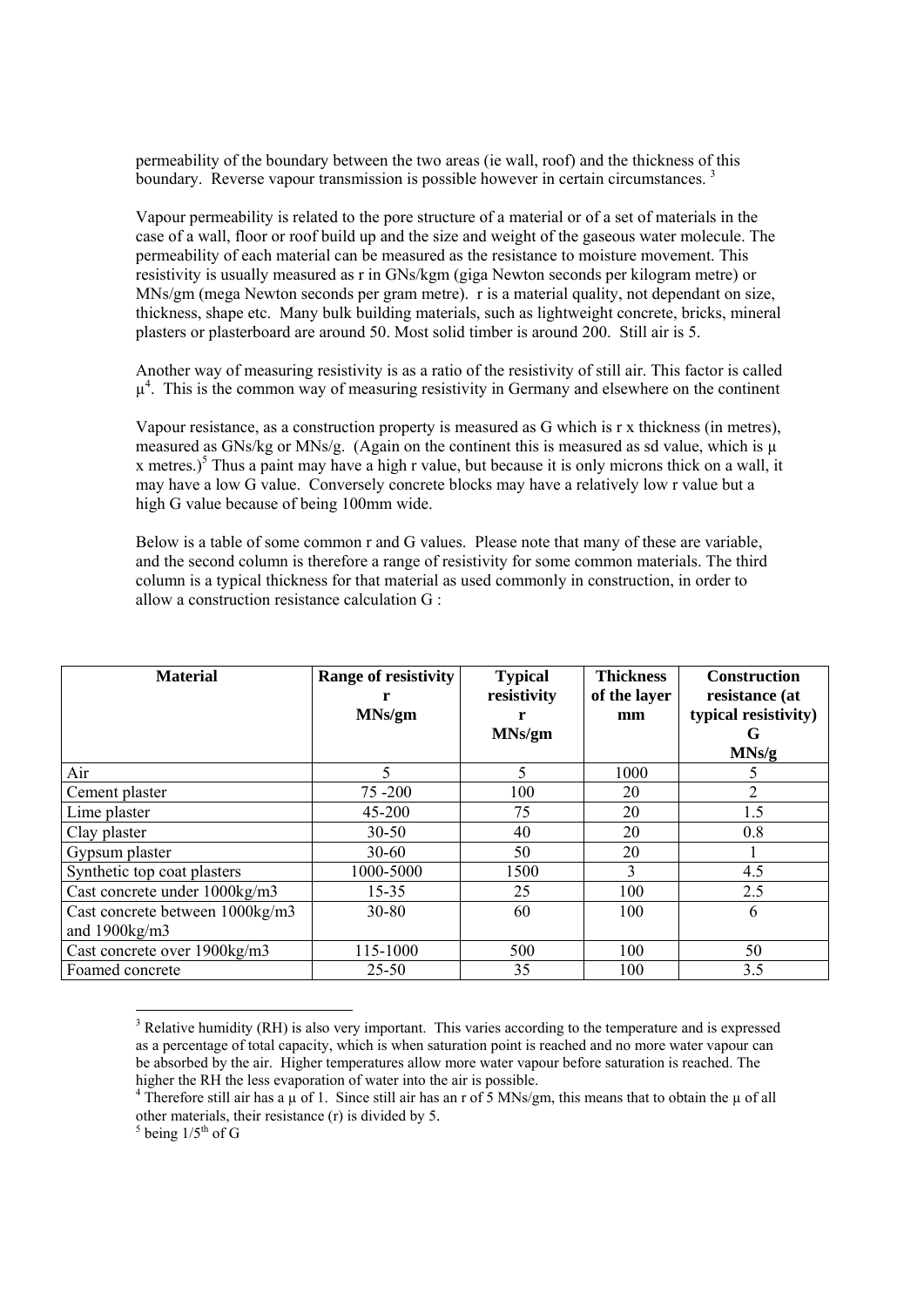| Clinker blocks                                 | 50-400                      | 150             | 100             | 15             |
|------------------------------------------------|-----------------------------|-----------------|-----------------|----------------|
| <b>Bricks</b>                                  | 25-70                       | 50              | 100             | 5              |
| Gypsum boards plain                            | 40-70                       | 60              | 12.5            | 0.75           |
| Gypsum boards foil backed                      | 4000 -5000                  | 4800            | 12.5            | 60             |
| Clay boards (from Claytec)                     | 90                          | 90              | 20              | 1.8            |
| Expanded polystyrene                           | 100-750                     | 150             | $\overline{50}$ | 7.5            |
| Extruded polystyrene                           | 600-1500                    | 1000            | 50              | 50             |
| Polyurethane foam                              | 115-1000                    | 300             | $\overline{50}$ | 15             |
| Polyurethane foam with foil                    | c.10,000                    | 10,000          | 50              | 500            |
| Polyisocyanate plastic insulation<br>with foil | $40,000 - 50,000$           | 43,000          | 50              | 2150           |
| Mineral wool, flax, sheepswool<br>insulations  | $5 - 7$                     | 6               | 100             | 0.6            |
| Woodfibre insulation boards,                   | 25                          | 25              | 100             | 2.5            |
| Cellulose insulation (blown)                   | 40-50                       | $\overline{45}$ | 100             | 4.5            |
| Spruce, pine, fir                              | 45-1850                     | 200             | 20              | $\overline{4}$ |
| Oak, ash, beech                                | 200-1850                    | 400             | 20              | $\overline{8}$ |
| Hard board                                     | 150-1000                    | 200             | 8               | 1.6            |
| Plywood                                        | 150-6000                    | 500             | 9               | 4.5            |
| <b>OSB</b>                                     | 100-300                     | 216             | $\overline{9}$  | 1.95           |
| Metals and metal cladding, some                | $250,000 - \infty$          | 1,000,000       | $\overline{2}$  | 2000           |
| plastics and asphalts                          |                             |                 |                 |                |
| Emulsion paints for indoor use                 | 1000-7500                   | 1,500           | $100 \mu m$     | 0.15           |
| Emulsion paints for outdoor use                | 10,000-25,000               | 15,000          | $120 \mu m$     | 1.8            |
| Silicate paints                                | 250-350                     | 300             | $100 \mu m$     | 0.03           |
| 5 coatings with pure limewash<br>250           |                             | 250             | $100 \mu m$     | 0.025          |
| Solvent based glosses                          | $\overline{15,000}$ -25,000 | 20,000          | $120 \mu m$     | 2.4            |
| Alkyd varnishes                                | 60,000-100,000              | 80,000          | $120 \mu m$     | 9.6            |
| Coatings, based on epoxy resins                | 175,000-250000              | 200,000         | $120 \mu m$     | 24             |
| Coatings, based on chlorinated<br>350,000      |                             | 350,000         | $120 \mu m$     | 42             |
| rubber                                         |                             |                 |                 |                |

Product technical sheets: Various

sources: Bablick, Federl (1997): Fachwissen für Maler und Lackierer, Stamm Verlag, Köln Guide A: Environmental Design

# **Hygroscopicity**

Hygroscopicity is the capacity of a material to absorb and release water as a gas (water vapour) from and to the air as the relative humidity of the air changes. The effect of materials with good hygroscopic capacity can be to stabilise indoor air humidity, to reduce surface condensation and, in certain situations, to absorb moisture interstitially (depending on where in the structure the hygroscopic materials are situated). The consequences of this for design of insulation, vapour control and ventilation in both new build and in refurbishment are potentially huge.

The hygroscopic capacity of most materials, like the vapour permeability and the capillary capacity, is mainly related to the physical micro-porous structure. Different size and volume of micro-pores gives different hygroscopic and capillary qualities. In a comparison of fired clay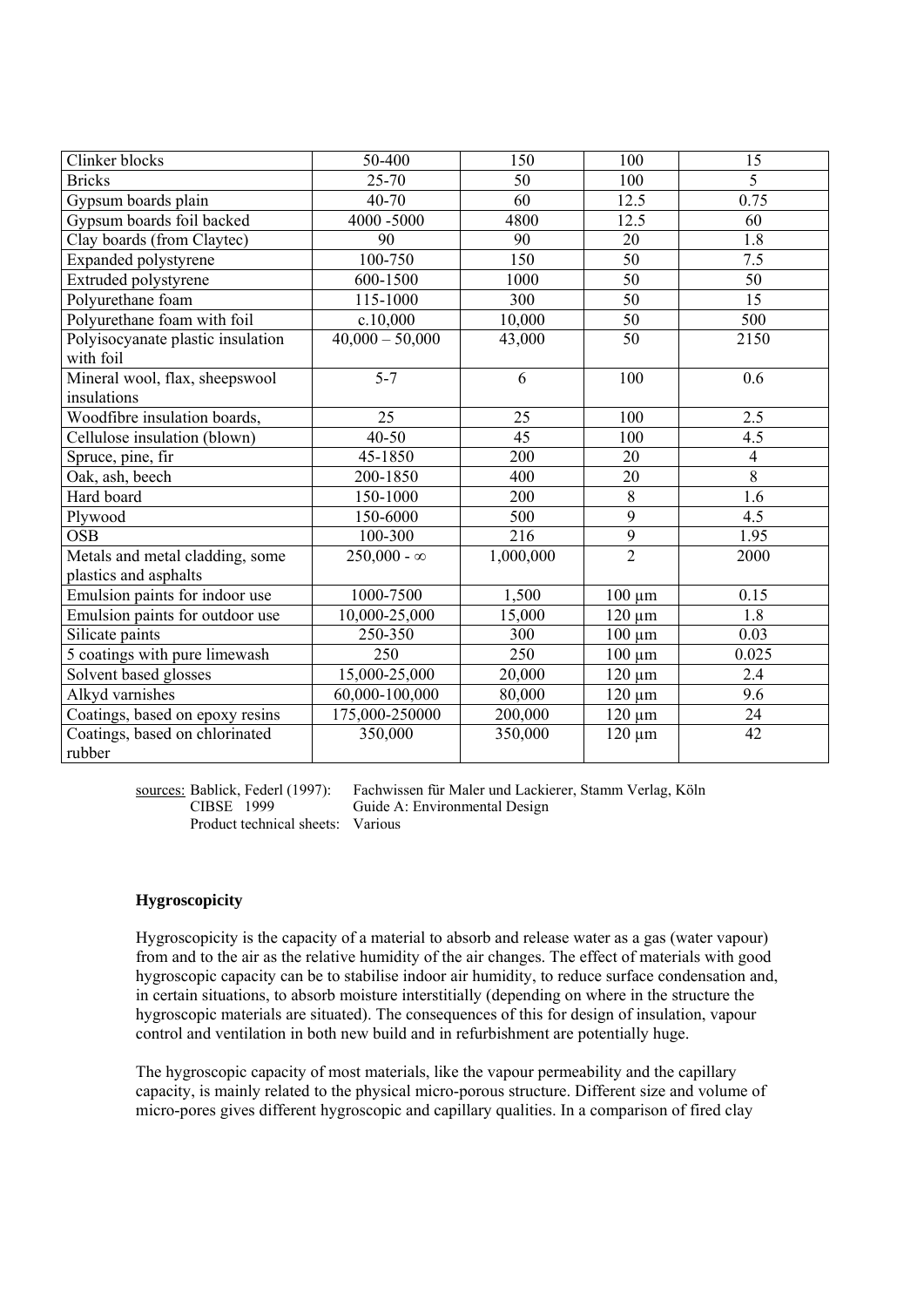bricks and calcium silicate bricks<sup>6</sup> it has been clearly shown that the different pore sizes and distribution have a very marked effect on material qualities of each product. Fired clay bricks have a very large capillary quality but almost no hygroscopic capacity, whereas calcium silicate bricks have less capillary quality, and a high hygroscopic capacity. The pores of fired clay bricks are all of a similar large size, while the Calcium Silicate bricks have a wide distribution of pore sizes. Another example is wood: in wood the moisture adsorbed from air is mainly held in the cell walls. It is not mainly held in the cell lumens, which is where most of the water is held before the timber has been seasoned or dried. It is only held in cell lumens if the seasoned wood has a moisture content of over 30% which is only possible if the wood is in an ambient atmosphere of 100% relative humidity, ie liquid water. Thus in timber the passage of water as a liquid (the capillary mechanism via cell lumens) is mainly through a different pore structure to that of the absorption of water as a vapour (the hygroscopic mechanism via cell walls).<sup>7</sup>

The hygroscopic capacity of a material is related to its equilibrium moisture content. Equilibrium moisture content (EMC) means the moisture content of a material at a fixed temperature and at a fixed humidity of the ambient air, assuming that the material is given sufficient time to reach a stable state. The hygroscopic mechanism is understood to operate only up to 95% humidity. At levels of humidity higher than this capillary mechanisms start to operate as water vapour starts to become liquid firstly in the finer pores and then in larger ones.

Nearly all materials will absorb and desorb water vapour as humidity and temperature change and so adjust their moisture content. These materials have hygroscopic qualities. Some materials will only adjust their moisture content minutely and for the practicality of buildings these are not hygroscopic. In addition it should be noted that some materials absorb and desorb quickly and others relatively slowly. Furthermore the mass of a material will affect the amount of moisture that can be held in a material. The combination of change in equilibrium moisture content, speed of uptake and mass of a material therefore are the three key factors to understanding the effect of a material in a building.

It is useful to look at the relative effects of changes in temperature and humidity on the equilibrium moisture content of timber, as laid out in the following table.

l

 $6$  ref Description of the moisture capacity of building materials by Carmeliet and Roels at the  $6<sup>th</sup>$  Nordic Symposium on Building Physics 2002

<sup>(</sup>www.kuleuven.ac.be/bwf/common/data/JP\_2002\_JTEBS\_Carmeliet\_1.pdf),  $\frac{7}{7}$ There may well be other mechanisms acting on hygroscopic canceity and rat

There may well be other mechanisms acting on hygroscopic capacity and rate of absorption. One suggested mechanism is electrostatic charge, which may well be influential in the hygroscopic capacity of unfired clay. As with all these issues however the main point is really what happens in practice. It is more important to know how materials act than why.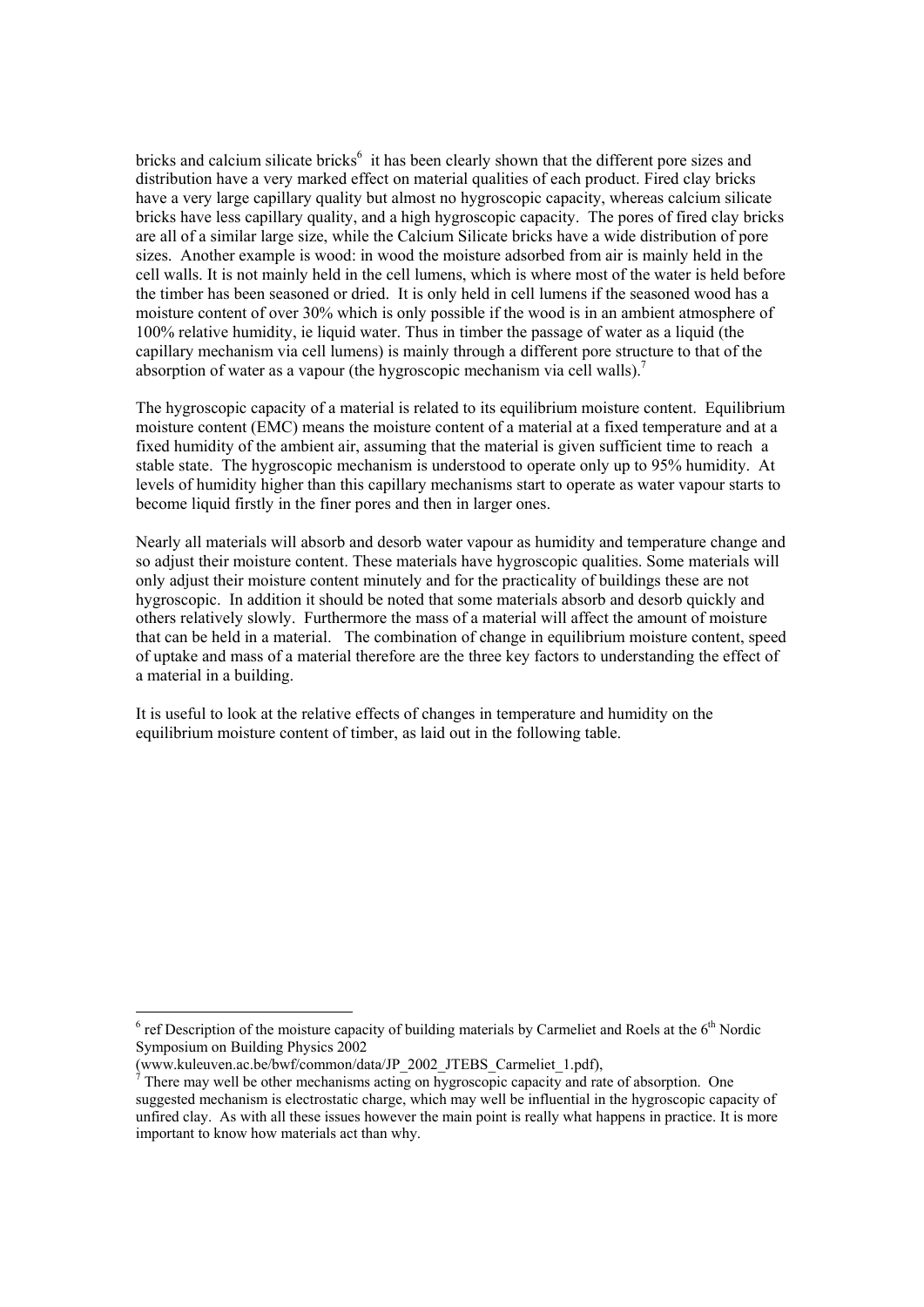Table of Equilibrium Moisture Content of timber at different humidities and temperatures.

| <b>Relative</b><br><b>Humidity</b> |                | <b>Ambient Temperature</b> |                |                |
|------------------------------------|----------------|----------------------------|----------------|----------------|
| $0\%$                              | $-1^{\circ}$ C | $10^{\circ}$ C             | $21^{\circ}$ C | $32^{\circ}$ C |
| 10%                                | 2.6            | 2.6                        | 2.5            | 2.3            |
| 20%                                | 4.6            | 4.6                        | 4.5            | 4.3            |
| 30%                                | 6.3            | 6.3                        | 6.2            | 5.9            |
| 40%                                | 7.9            | 7.9                        | 7.7            | 7.4            |
| 50%                                | 9.5            | 9.5                        | 9.2            | 8.9            |
| 60%                                | 11.3           | 11.2                       | 11.0           | 10.5           |
| 70%                                | 13.5           | 13.4                       | 13.1           | 12.6           |
| 80%                                | 16.5           | 16.4                       | 16.0           | 15.4           |
| 90%                                | 21.0           | 20.9                       | 20.5           | 19.8           |
| 98%                                | 26.9           | 26.9                       | 26.6           | 26.0           |

Temperature is therefore much less important than relative humidity in determining equilibrium moisture content, and effectively the activity of hygroscopic materials. Where temperature may be critical is in situations such as old churches, which are only occasionally heated, or in uninsulated roof spaces , and where humidity levels are high.

However in most situations temperature is not so critical. For this reason in many tables of the relative equilibrium moisture content of materials, temperature is ignored (or assumed at say 20º C), and only changes in relative humidity are variable. For example the following table shows the relative equilibrium moisture content of brick, concrete and wood against changing relative humidity. This is also known as "the moisture capacity" of a material (as expressed by the gradient of the sorption isotherm).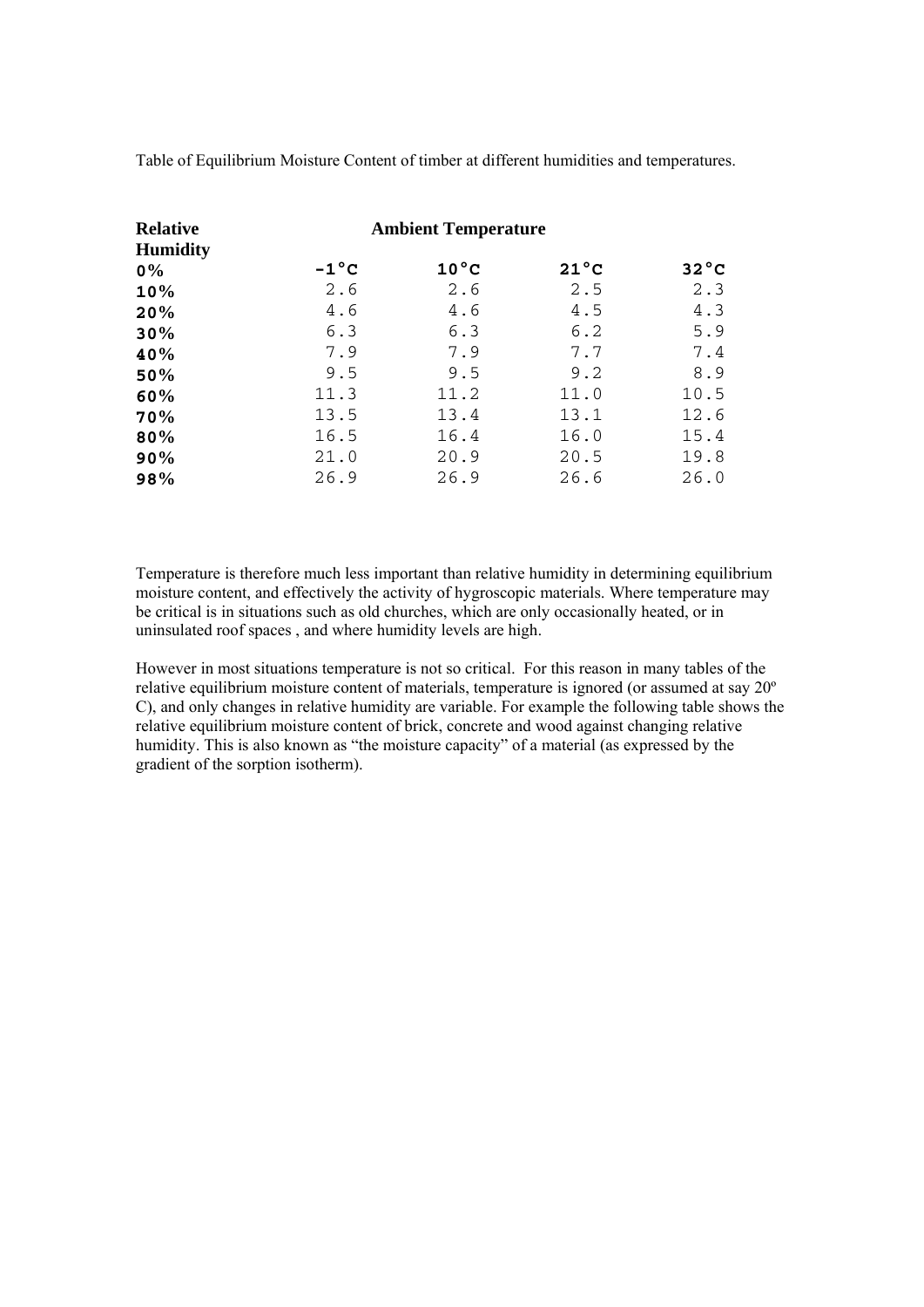

In this chart the blue area at over 95% RH indicates the effect of water transported by capillary condensation. This in itself is also different from capillary transport of water as a liquid, which occurs in different sized pores and is a different mechanism altogether (see footnote 13). The hygroscopic capacity (measured as the change in equilibrium moisture content at different humidities) is here shown to operate only up to around 90 - 95% depending on the materials.<sup>9</sup>

Equilibrium moisture content determines the adjustment of a material to changes in humidity over an unlimited period as required for it to reach a steady state. It does not however indicate the rate of adjustment. This is critical to the buffering of peak humidities in households as regards indoor air quality, condensation and moisture transfer through structures. The much greater speed with which some materials such as unfired clay, end grain wood or certain natural fibre products, can absorb water vapour means that mould growths which can form even within 45 minutes in some locations (such as on tiled surfaces in kitchens and bathrooms), can be avoided (or so it is claimed by advocates of hygroscopic materials), provided of course that the moisture can get to these materials and is not blocked by other building materials and finishes.<sup>10</sup>

In order to measure the speed of absorption there are various standard tests. For example Minke uses a procedure where by materials are placed in a humidity chamber at a constant temperature of  $21^{\circ}$  C and a relative humidity of 50%. Once they have stabilised they are weighed. The

http://www.padfield.org/tim/cfys/phd/phd-indx.php

<sup>&</sup>lt;sup>8</sup> Moisture Transport in Buildings www.hoki.ibp.fraunhofer.de/wufi/grundl\_ueberblick\_e.html

<sup>&</sup>lt;sup>9</sup> This chart also has moisture absorption by volume rather than weight. However the basic principles of the chart are correct and clear. Different materials will have different curves according to their changing equilibrium moisture content at different humidities.

<sup>10</sup> It has also been shown by T. Padfield that certain materials can eliminate the need for moisture extraction and ventilation systems in sensitive locations such as museums, providing that air changes can be kept low.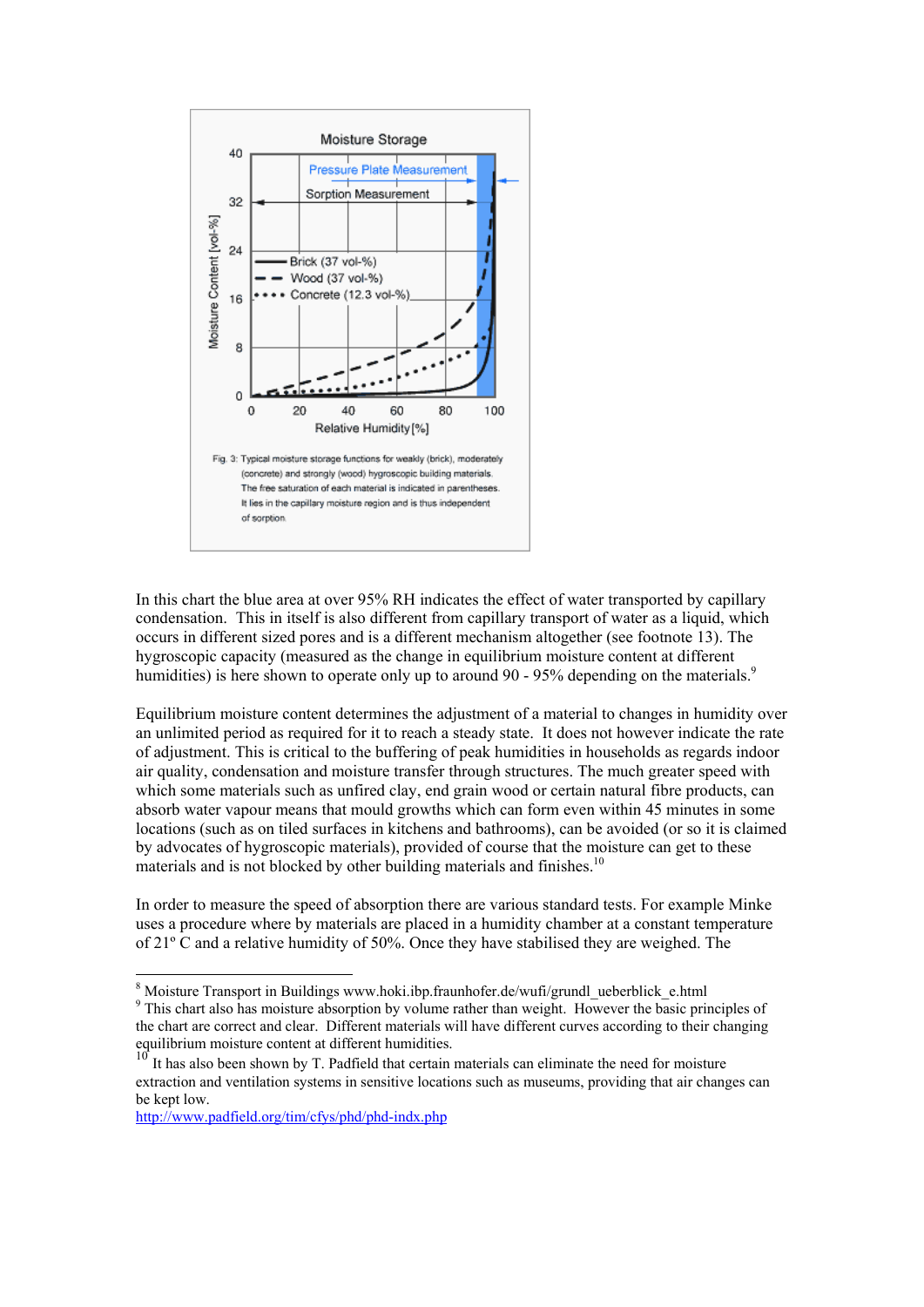humidity is then increased to 80%, and the materials are weighed at various intervals to see how much moisture they have absorbed. This gives the following kind of tables<sup>11</sup>:



**Comparison of speed of hygroscopic absorption 1**

**Comparison of speed of hygroscopic absorption 2**



These tables are interesting in that they indicate how materials vary hugely in speed of absorption over a relatively short period. This is critical to understanding the practical effect of building

 $\overline{a}$ 

 $11$  Earth Construction Handbook by Gernot Minke WIT press 2000 page 16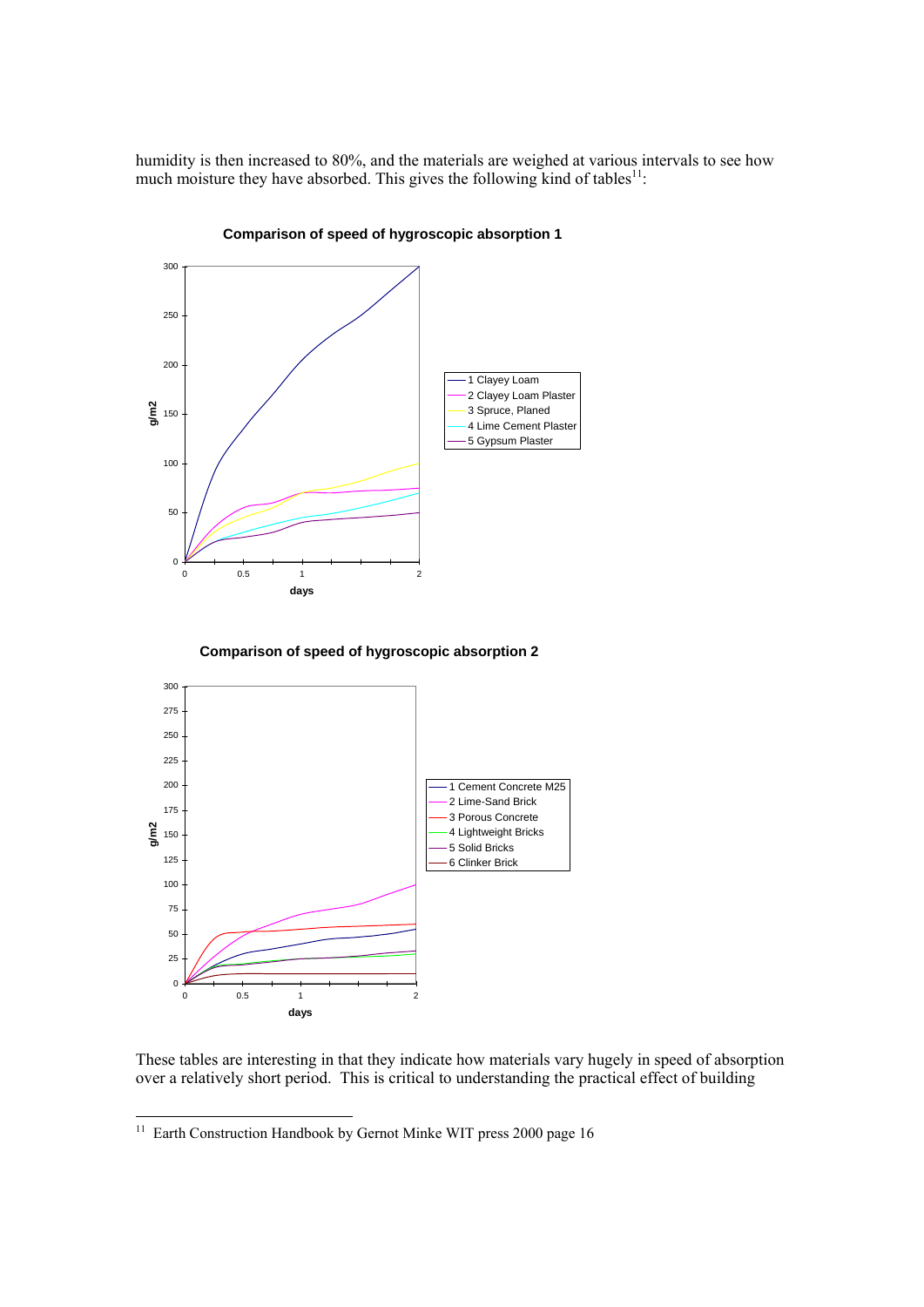materials in providing moisture buffering in building design. Timber for example has a huge hygroscopic capacity over a long period. Over 12 hours however planed timber is less effective than porous concrete. End grain timber and woodfibre boards are however almost as good as clay, but are not often close to the surface of a room, and therefore will not have the same effect as a plaster or exposed blockwork.

One factor which influences the performance of a material in this matter is the total holding capacity of a material. A loose natural fibre like wool or hemp might absorb water vapour quickly, but it quickly also reaches its moisture holding capacity because of its low density. Mass is therefore an important figure particularly when one is looking at hygroscopic buffering of high humidity for more than 24 hours. This is why for some materials, particularly those with varying density the hygroscopic capacity is measured as a percentage of weight not of volume.

The ability of materials to take up moisture over time depends also on "Penetration Depth", which relates to the depth of the material which is actively working to buffer humidity. This buffering action will only take place in internal walls or ceilings which are not connected to the outside, or in external walls and ceilings where the outside is vapour impermeable; in external walls and soffits where the outside *is* sufficiently vapour permeable, then the partial vapour pressure differential between inside and outside will mean that most of the moisture which is stored is released to the outside rather than back inside. Penetration depth therefore relates to thickness, density, equilibrium moisture content and the position of the material in the building.

It is interesting in the following table of Minke<sup>12</sup> to see how the thickness of a clay wall absorbs moisture over time. The outer 20mm of the wall starts to loose its rapid rate of absorption within the first day and reaches its capacity about 3 days. It is only as the rate tails off that the next 20mm starts to have a significant additional buffering effect. This effect is only significant however if long term buffering is required.





 $12$  Earth Construction Handbook by Gernot Minke WIT press 2000 page 17

 $\overline{a}$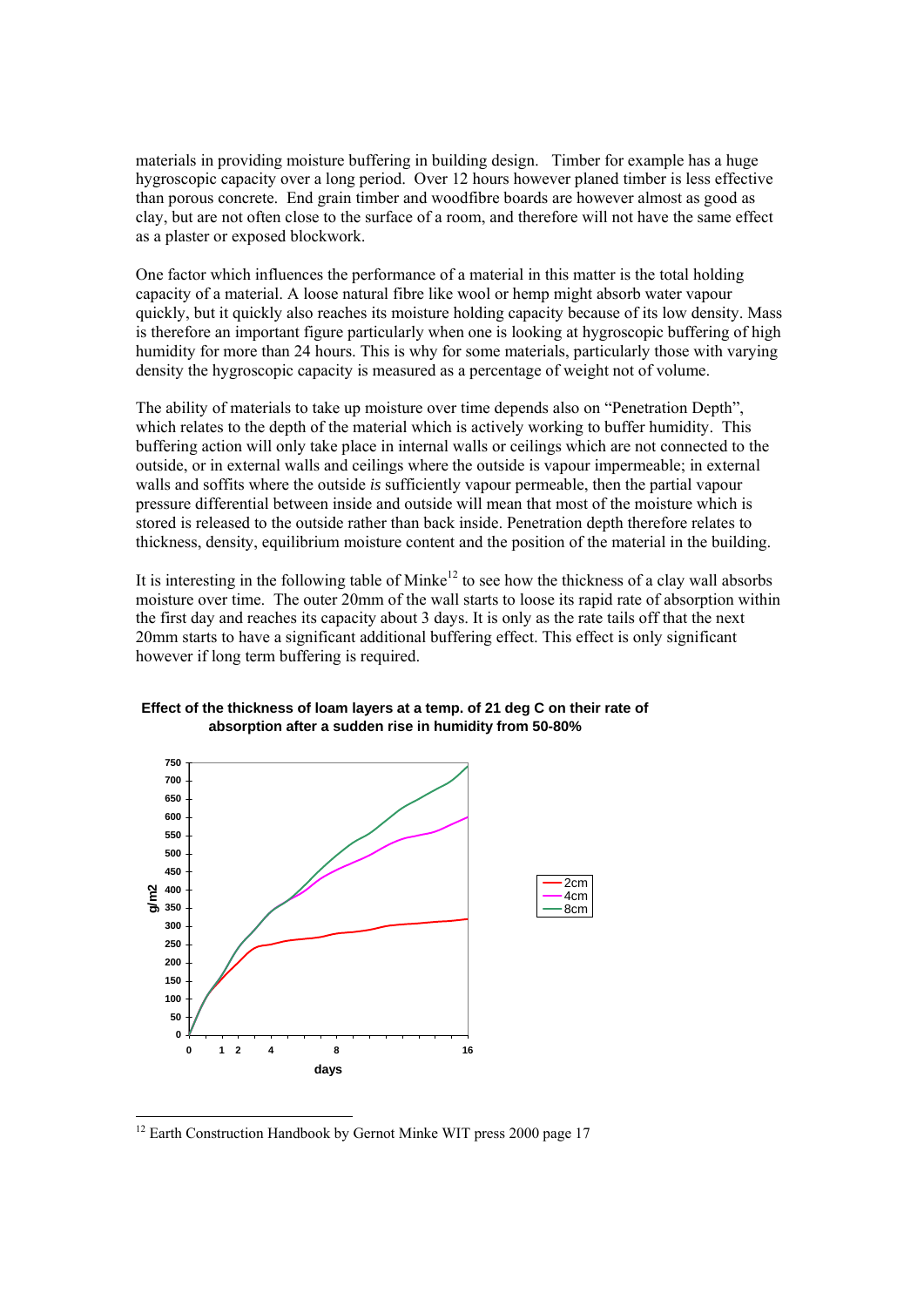The combination of density, change in equilibrium moisture content and speed of absorption give the following type of table which compares some different building materials. This table is made up from various sources, some vague and some contradictory, and is intended to be indicative of the kind of comparison that might be made and is not an exact assessement or tool.<sup>13</sup>

| Material                  | Density     | EMC at              | EMC at              | Hygroscopicity         | Hygroscopic      | Speed of     |
|---------------------------|-------------|---------------------|---------------------|------------------------|------------------|--------------|
|                           | Kg/m3       | 50% RH              | 85% RH              | (increase in           | capacity         | hygroscopic  |
|                           |             | $(at 20^{\circ} C)$ | $(at 20^{\circ} C)$ | moisture/mass          | Density x        | take up      |
|                           |             |                     |                     | at $20^{\circ}$ C from | Increase         |              |
|                           |             |                     |                     | an RH of $50\%$        | Kg/m3            |              |
|                           |             |                     |                     | to $85\%$ )            |                  |              |
| Cement render             | 2000        | 0.5%                | 2.5%                | $2\%$                  | 40               | Slow         |
| Lime render (hydraulic)   | 1600        | 1.25                | 3%                  | 1.75%                  | 28               | Slow/medium? |
| Gypsum plaster            | 850         | 0.4%                | $1\%$               | 0.6%                   | 5.1              | Medium       |
| Concrete                  | 2000        | $0.5\%$ ?           | 2.5%?               | $2\%$ ?                | 40?              | Slow         |
| Aerated concrete          | 600         | 0.9%                | 2.5%                | 1.6%                   | 9.6              | Medium       |
| Fired Clay Brick          | 1700        | 0.1                 | 0.2                 | 0.1%                   | 1.7              | Medium       |
| <b>Unfired Clay Brick</b> | 1700        | $\overline{4}$      | $\overline{7}$      | 3%                     | 52               | Very Fast    |
| Spruce transverse         | 600         | 9                   | 18                  | 9%                     | 54               | Slow         |
| Spruce end grain          | 600         | 9                   | 18                  | 9%                     | 54               | Fast         |
| Plywood                   | 500         | $\overline{9}$      | 18                  | 9%                     | 47               | Very Slow    |
| Mineral wool insulation   | 10          | 1.3                 | 2.3                 | $1\%$                  | 0.1              | Medium       |
| All plastic insulations   | 15          | $\mathbf{0}$        | $\mathbf{0}$        | $0\%$                  | $\mathbf{0}$     | N/A          |
| Woodfibre board           | 200         | 8                   | 17                  | 9%                     | 18               | Fast         |
| insulation                |             |                     |                     |                        |                  |              |
| Cellulose insulation      | 45          | 8                   | 17                  | 9%                     | $\overline{4}$   | Fast         |
| blown                     |             |                     |                     |                        |                  |              |
| Flax/hemp/sheepswool      | 25          | 8                   | 17                  | 9%                     | 2.25             | Fast         |
| insulation                |             |                     |                     |                        |                  |              |
| All paints                | $0.1 - 0.3$ | N/A                 | N/A                 | $0\%$                  | $\boldsymbol{0}$ | N/A          |

In regard to the actual use and relevance of hygroscopic materials it must be noted however that hygroscopic buffering is only important when the ventilation rate is small. The higher the ventilation rate (assuming effective ventilation of whole room spaces) the less significant is the effect and importance of hygroscopic buffering. It may even be that ventilation and certainly air conditioning work against hygroscopic buffering in that they can dry the internal air in buildings too far, making them unhealthy because of too little moisture, and negating any balancing effect hygroscopic materials might have on indoor air quality. This is discussed further below, in reference to Indoor Air Quality.

 $13$  The information in the table is taken from a variety of sources, and is of very varying quality. Where there are question marks, there is greatest uncertainty.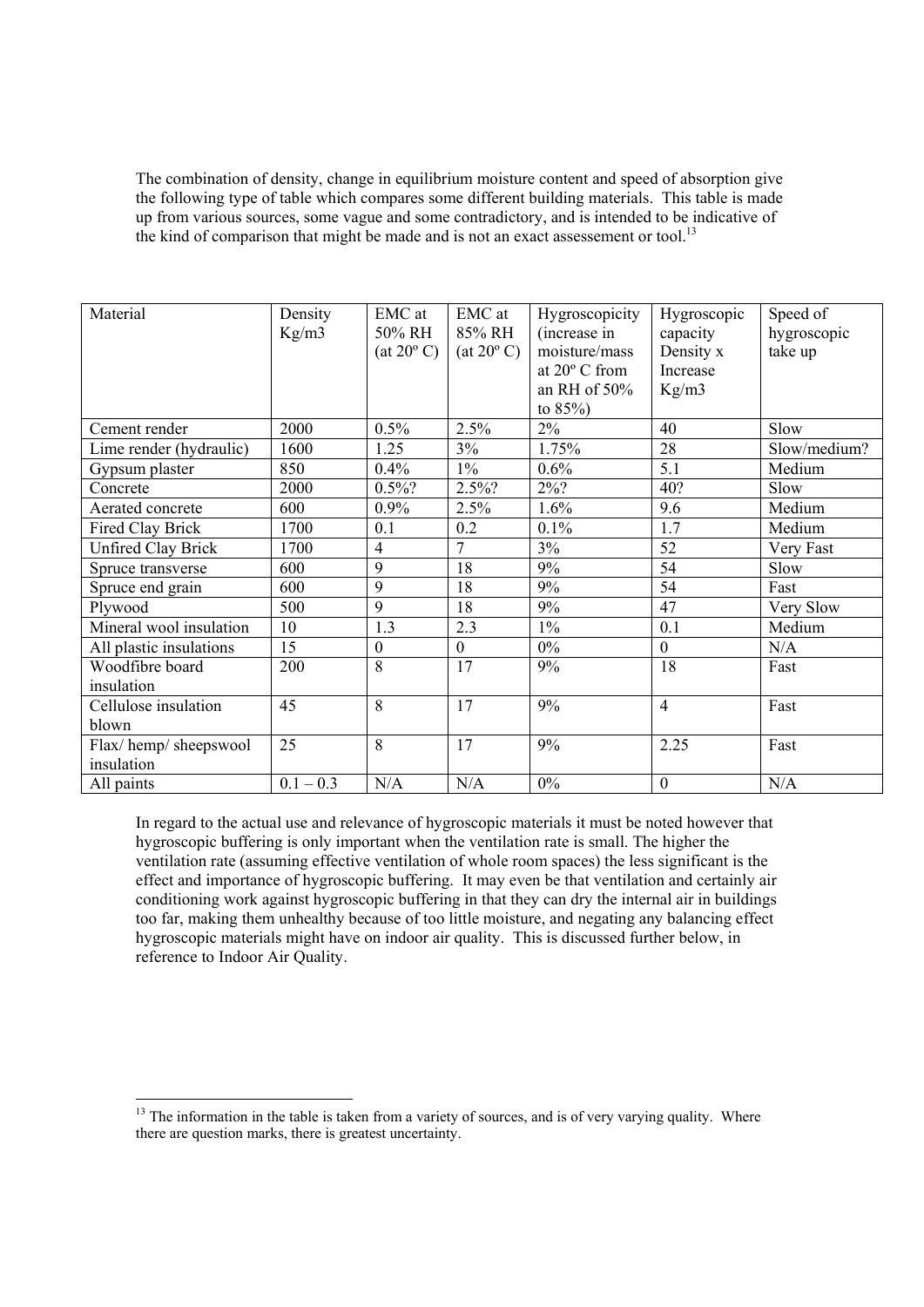# **Capillarity**

Capillarity refers to the absorption/ desorption of water as liquid. For most practical purposes, materials have a hygroscopicity from 0%RH to 90%RH, they have a permeability to water vapour and they have a capillary absorption from liquid water.<sup>14</sup>

As stated above capillarity, like hygroscopicity, is a function of pore structure. These are much larger sized pores to those used in hygroscopic activity or as regards vapour permeability. Obviously capillarity can be altered by coatings and additives and many of these act as hydrophobic agents by blocking these larger pores, but still allowing the smaller pores to remain open. In this way the pore structure may be kept open for hygroscopic and vapour permeable transfer of moisture but closed to capillary transfer of moisture. On the other hand coatings and additives which physically block all sizes of pores in a material can close off all 3 modes of water transfer.

Capillarity is measured by placing a standard cube of material in water, with all sides sealed except the bottom. The weight of the material is then measured from time to time and this is expressed as a co-efficient w in  $\text{kg/m}^2 \text{h}^{0.5}$ . The following table compares some materials measured by this method.<sup>15</sup>



# **Water Absorption Coefficient "w" of Loams in Comparison With Common Building Materials**

<sup>&</sup>lt;sup>14</sup> It is also possible to have capillary condensation at RH of over 90% and under 100% (liquid water). This occurs in micro pore structures of the same size as those in hygroscopic mechanisms. It can affect condensation of materials in dewpoint situations, and cannot be blocked simply by hydrophobic measures. <sup>15</sup> Earth Construction Handbook by Gernot Minke WIT press 2000 page 28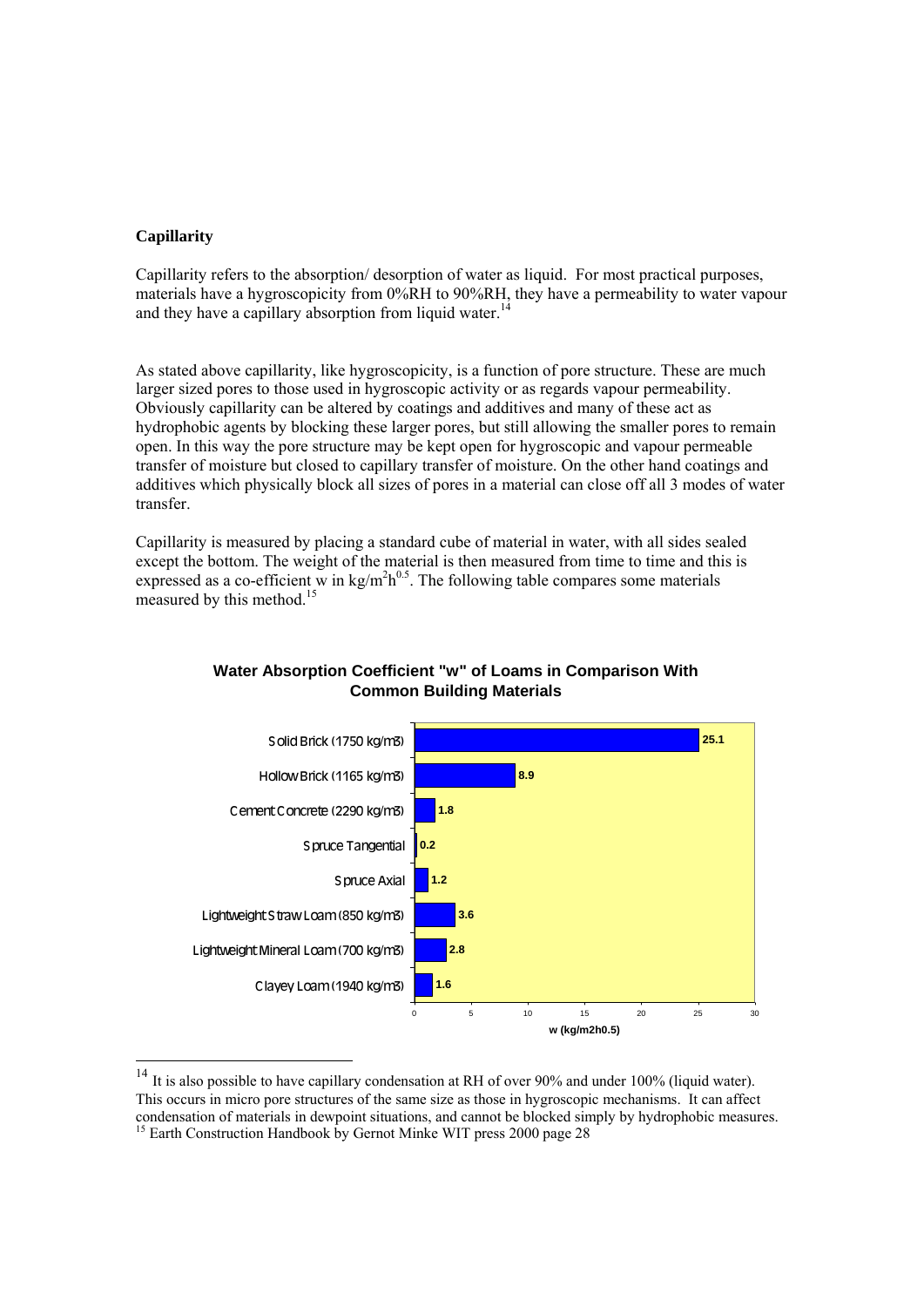Another factor however which must be taken account of again is the rate of absorption and the rate of desorption. As with hygroscopic performance, these are not always the same.



The consequence of differential absorption and drying can be critical in certain materials particularly in the course of construction, or where there is a building defect or change in the intended performance of a building (ie from one that allowed moisture movement to where this has been impaired by the introduction of incompatible materials).

16

#### **Some observations on the different qualities of different materials:**

 $\overline{a}$ 

All this may seem rather complicated. However it is not so important to designers and architects to understand the mechanisms as the actual performance of different materials and the impact on the whole building. Understanding the difference between vapour permeability, hygroscopicity and capillarity is very important as claims are often made about materials being "breathable" which are confused and misleading. This applies to both natural and synthetic materials as well as to many traditional materials.

<sup>&</sup>lt;sup>16</sup> Moisture Transport in Buildings www.hoki.ibp.fraunhofer.de/wufi/grundl\_ueberblick\_e.html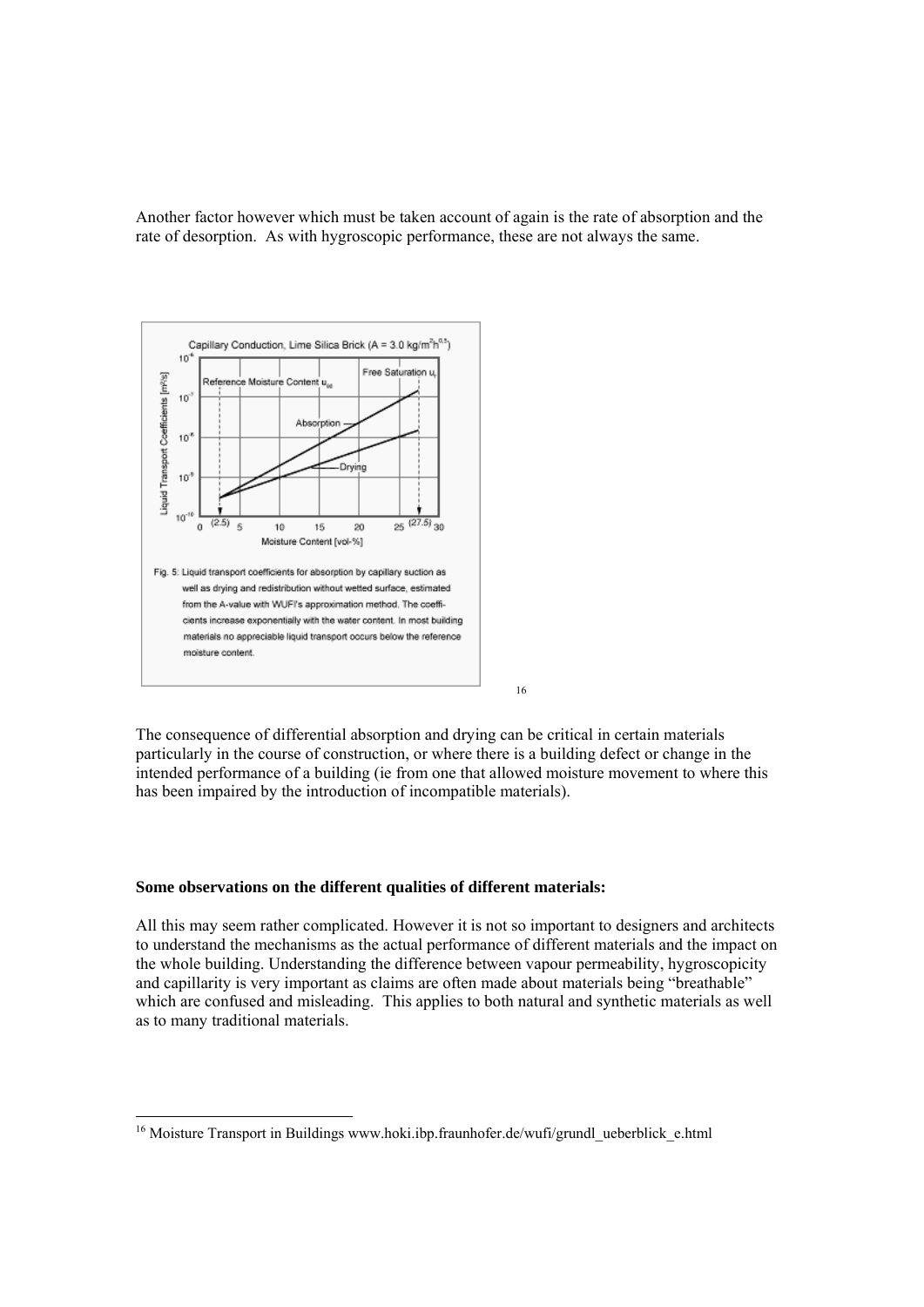The following table gives some examples of material differences in the different categories. Again this table is only indicative, and there are a number of uncertainties about specific material qualitities.

| Material                            | Vapour<br>Permeability (r) | Hygroscopicity<br>(increase in<br>moisture/mass<br>at 20° C from<br>an RH of 50%<br>to 85%) | Hygroscopic<br>capacity<br>Density x<br>Increase<br>Kg/m3 | Speed of<br>hygroscopic<br>take up | Capillarity<br>W<br>$\mathrm{kg}/\mathrm{m}^2 \mathrm{h}^{0.5}$ |
|-------------------------------------|----------------------------|---------------------------------------------------------------------------------------------|-----------------------------------------------------------|------------------------------------|-----------------------------------------------------------------|
| Cement plaster                      | 100                        | $\overline{2}$                                                                              | 40                                                        | Slow                               | 1?                                                              |
| Lime plaster                        | 75                         | 1.75                                                                                        | 28                                                        | Medium                             | 1?                                                              |
| Clay plaster                        | $\overline{40}$            | $\overline{3}$                                                                              | 36                                                        | Fast                               | $\overline{2?}$                                                 |
| Gypsum plaster                      | $\overline{50}$            | $\overline{0.5}$                                                                            | $\overline{5}$                                            | medium                             | 5?                                                              |
| Concrete                            | 500                        | $2\frac{9}{6}$ ?                                                                            | 40?                                                       | Slow                               | 1.8                                                             |
| Fired Clay Brick                    | 50                         | 0.1%                                                                                        | $\overline{1.7}$                                          | Medium                             | 25.1                                                            |
| <b>Unfired Clay Brick</b>           | $\overline{40}$            | 3%                                                                                          | 52                                                        | Very Fast                          | $\overline{2}$                                                  |
| Spruce transverse                   | 200                        | 9%                                                                                          | $\overline{54}$                                           | Slow                               | 0.2                                                             |
| Spruce end grain                    | 200                        | 9%                                                                                          | 54                                                        | Fast                               | 1.2                                                             |
| Plywood                             | 500                        | 9%?                                                                                         | 54                                                        | Slow                               | 0.1?                                                            |
| Mineral wool<br>insulation          | $\overline{5}$             | $1\%$                                                                                       | $\overline{0.1}$                                          | Medium                             | 0.1?                                                            |
| Expanded polystyrene<br>insulation  | 150                        | $0\%$                                                                                       | $\mathbf{0}$                                              | N/A                                | 0.2?                                                            |
| Polyisocyanate<br>Insulation        | 43,000                     | $0\%$                                                                                       | $\mathbf{0}$                                              | N/A                                | $\theta$                                                        |
| Woodfibre insulation                | 25                         | 9%                                                                                          | 18                                                        | Fast                               | $0.5 - 2$                                                       |
| Cellulose insulation                | 25                         | $9\%$                                                                                       | $\overline{4}$                                            | Fast                               | >10                                                             |
| Flax/hemp/<br>sheepswool insulation | $\overline{5}$             | 9%                                                                                          | 2.25                                                      | Fast                               | $1 - 2$                                                         |
| Indoor emulsion paint               | 1,500                      | N/A                                                                                         | $\mathbf{0}$                                              | N/A                                | 0.2?                                                            |
| Casein paint, pure<br>limewash      | 250                        | N/A                                                                                         | $\overline{0}$                                            | N/A                                | >1                                                              |
| Silicate masonry paint              | 300                        | N/A                                                                                         | $\mathbf{0}$                                              | N/A                                | 0.08                                                            |
| Masonry paint                       | 15,000                     | N/A                                                                                         | $\boldsymbol{0}$                                          | N/A                                | 0.05?                                                           |
| Rubberised coating<br>17            | 350,000                    | $\boldsymbol{0}$                                                                            | $\boldsymbol{0}$                                          | N/A                                | $\theta$                                                        |

So, for example, a material such as mineral wool insulation is indeed very vapour open compared to plastic insulations, particularly closed cell insulations such as polyisocyanate boards. It is not

 $17$  Again this table is taken from a variety of sources which may not be reliable or compatible. The idea however is to see how different materials can be in different ways.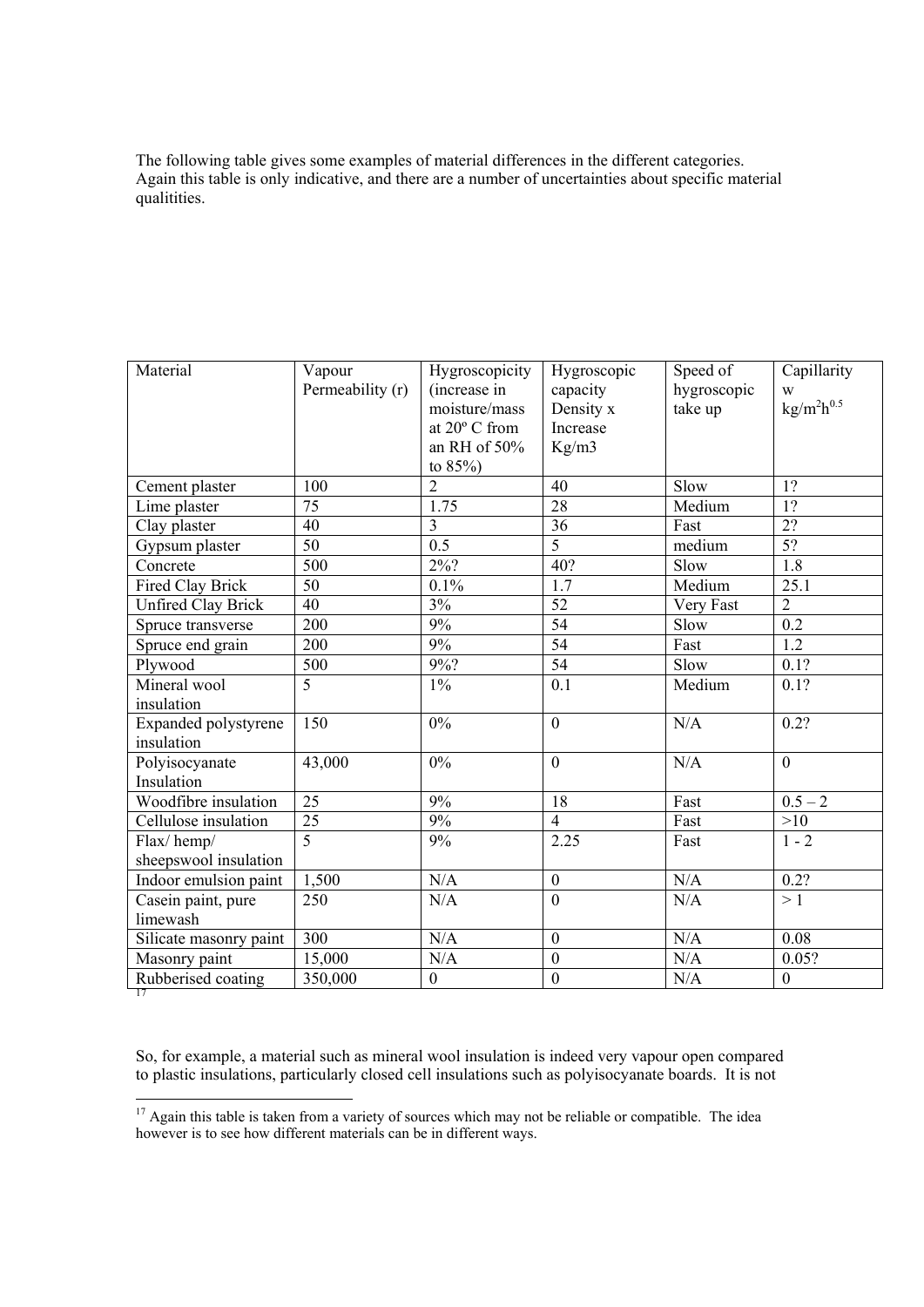however "breathable" in the same way as timber or clay, or indeed as natural fibre insulations. Indeed its qualities are quite different. Mineral wool is, indeed, very vapour open, but has very little hygroscopic capacity. It also has very limited capillarity (and consequently if it does get wet through it dries very slowly, mainly when it can through gravity). By contrast all natural fibre insulations, including woodfibre insulation, not only have a high degree of vapour permeability (flax, hemp and sheepswool insulation having the same vapour permeability as mineral wool), but have excellent hygroscopic qualities and high capillary openness (though, in the case of woodfibre this is reduced to some extent by the addition of 0.5% paraffin as a hydrophobic agent in most proprietary boards). All natural fibre insulations dry quickly, because of the better capillary mechanisms. Natural fibre insulations therefore are quite different in terms of moisture performance from both mineral wool and plastic insulations. All three of the "breathability" qualities make a significant difference to the performance and therefore the design of insulation in timber frames and roofs, and also in the renovation of buildings, all of which will be discussed later.

Another field where there is a lot of confusion about breathability is that of finishes, whether paint or plasters and renders. People assume traditional paints are all "breathable". Some of them, such as pure limewash and distemper are extremely vapour open (as paints go), while others such as linseed oil based finishes, and linseed or tallow improved limewash can be very vapour impermeable, much more so than many modern standard matt emulsions. On the other hand many traditional wall finishes such as lime wash, casein paint, and distemper have very high capillarity. This is mainly due to the weak binders or the low binder to pigment ratio. It means that when condensation or water as a liquid touches them they absorb this immediately. Often this involves a change of colour (usually a darkening), which changes back when the paint dries again. This quality is indicative of the vapour permeability of a paint only because it indicates a very weak, or a low level of binder. It does not mean however that a paint that does not have this quality of capillary openness is not vapour open. Indeed the Beeck Silicate paint Beeckosil, like the Keim Granital silicate paint, has a vapour permeability similar to pure limewash, but is capillary closed, due to the addition of a hydrophobic agent.

As regards hygroscopic qualities, these are not really relevant as regards the paints themselves as they are so thin. However it is assumed by many people that a paint's vapour permeability seriously affects the hygroscopic performance of the rest of the wall. In practice this may not actually the case. This was the surprising result that Minke obtained, when he was looking at how finishes affected the hygroscopicity of an unfired clay wall<sup>18</sup>. He tested a number of finishes including standard emulsions and distempers. The only products that significantly reduced the hygroscopic performance were double boiled linseed oil and pure latex. These both have an extremely high vapour resistance. Most standard wall paints, according to this research will, therefore, have relatively little effect on substrate hygroscopic performance. However these results are countered elsewhere, and this is one area that certainly requires further research.

As regards plasters and renders, there is often an assumption that lime plasters are the most "breathable" products around. As anyone experienced with plasters knows, however, there are many different types of lime, and of lime plasters and renders. Many of them are no more vapour open, hygroscopic, or capillary open than many lime cement, or even pure cement or even some acrylic plasters. In fact many strongly hydraulic plasters are less vapour open than weak cement plasters. Most types of lime plaster also have very low hygroscopic qualities, compared to gypsum and clay plasters. Of all materials investigated by Tim Padfield for buffering humidity in museums, lime plasters were the worst<sup>19</sup>- although it is not entirely clear what sort of lime

<sup>&</sup>lt;sup>18</sup> see table 1.4-7 in Earth Construction Handbook by G Minke WIT Press 2000  $^{19}$  Tim Padfield PhD thesis 1999 www.natmus.dk/cons/tp/tp.htm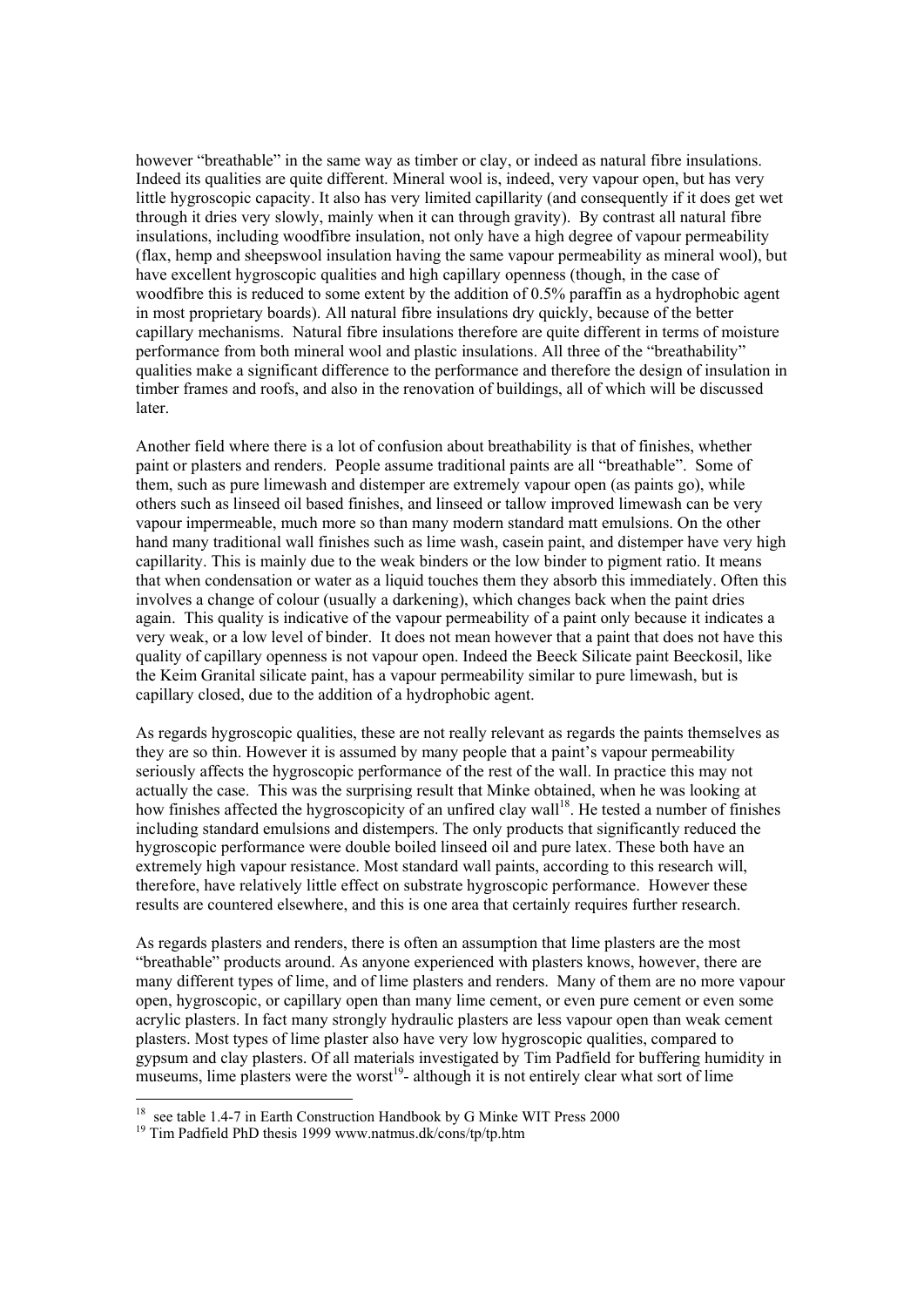plasters were tested and there does seem to be evidence elsewhere that haired fat lime plasters have a reasonably good hygroscopic capacity. As regards capillarity, this is partly dependent on the degree and strength of binder and partly on additives. Many proprietary renders for external use are very vapour open, but, like external silicate paints, have added hydrophobic agents to stop capillary absorption of rain. This is often a desirable quality, although not always on historic buildings with complex facades, particularly on traditional exposed timber frames (see below).

Thus it can be seen that understanding the different types of breathability is vital to understanding the function of a material and the successful design of structures. This will hopefully become apparent in the following sections on applications.

#### **Some notes on water transport**

 $\overline{a}$ 

It is important to note that by far the most significant transport of water vapour is by air, either through purposeful ventilation, or through air leakage in the shell of the building. Water vapour movement through walls is mainly by entrainment in air flowing through the wall under wind pressure or thermal expansion pressure. Diffusion plays a relatively little part until the water vapour is within a homogeneous material, like a wall plaster for example.

For this reason the airtightness of a building is critical both in controlling vapour movement and also in attempts to use the hygroscopic and vapour permeability qualities of building materials in a positive and designed way (see below).

Another important influence in certain constructions is gravity. In vertical mineral wool insulation, condensed water falls by gravity. In natural fibre insulations the water is absorbed and the effect of this will depend on the structure and mass of the insulation and the amount of water being condensed. In most situations natural fibre insulation is amply able to cope with large amounts of condensation.

Gravity is also the major factor with water transport as a liquid, and obviously rainfall is the major factor in water penetration of buildings and of building failure through water.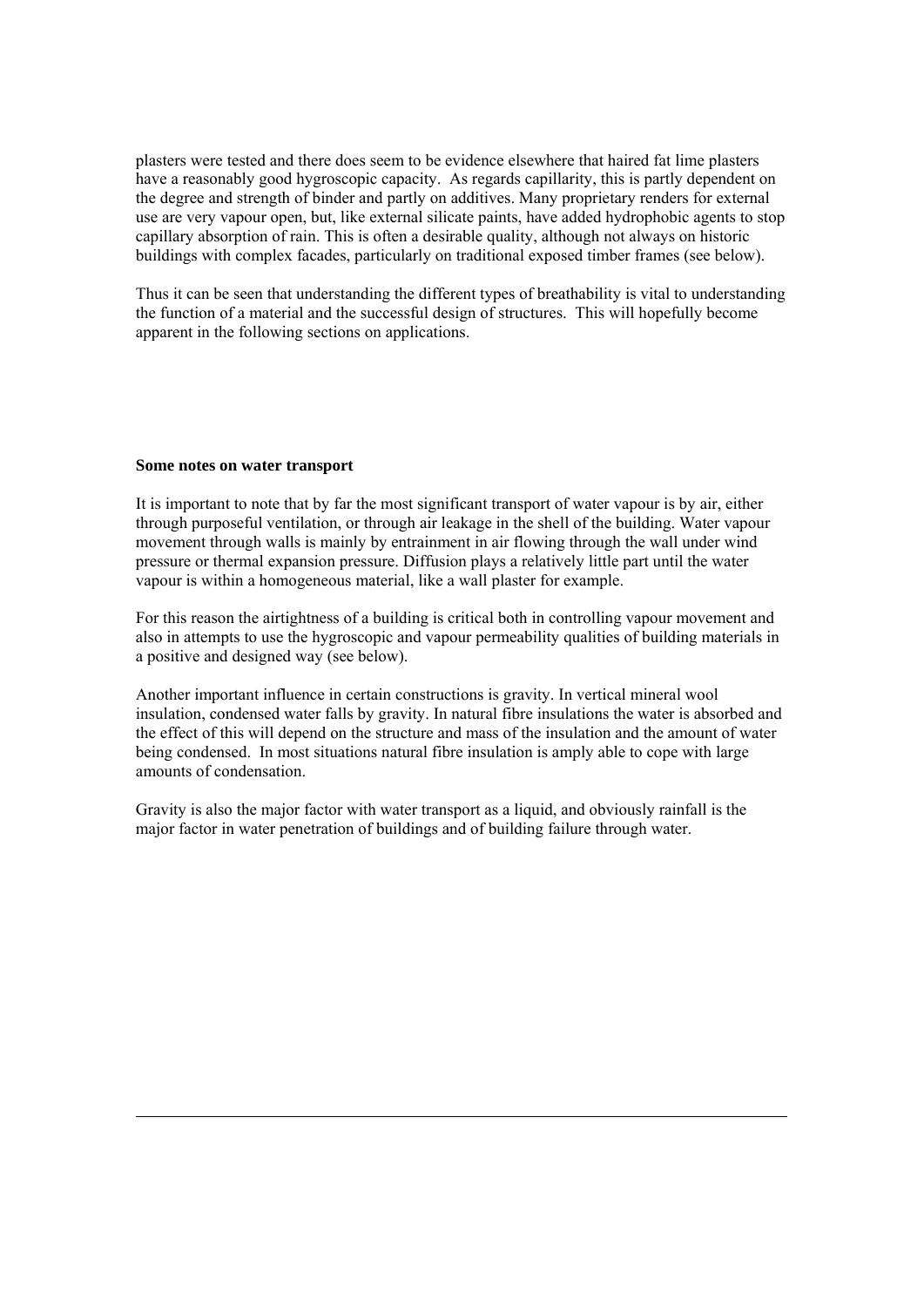# Consequences for buildings:

It has been estimated that 75% of building failures are due to water. These occur mainly in rain water penetration, but also due to interstitial moisture condensation. In addition inner surface condensation affects building finishes.

Water also affects the performance of the building in other ways, particularly in terms of thermal performance and the effect on human health. For example damp external walls can have considerably lowered thermal resistance, while surface condensation on the inside of houses causes moulds which are injurious to human health.

We therefore have 4 basic areas where the effect of water on building performance is considerable.

- 1. On the outer surface: Rain penetration and other external conditions
- 2. In the middle: building thermal performance and interstitial conditions
- 3. On the inner surface: surface condensation
- 4. Inside the building: indoor air quality

# **Rain penetration and other external conditions**

.

While it may seem obvious that rain water should be kept out of buildings, there are actually two ways of doing this. The first is to have a capillary block on the materials, so that no water penetrates the fabric at all, and the second is to allow water in a certain distance, but to ensure that it will get out again mainly through drying processes, which involves water both as a liquid and as a gas $^{20}$ 



 $^{20}$  The colour code for this and following diagrams is that blue indicates water as a liquid. Red indicates *water movement as vapour. Green indicates water movement through hygroscopic mechanisms*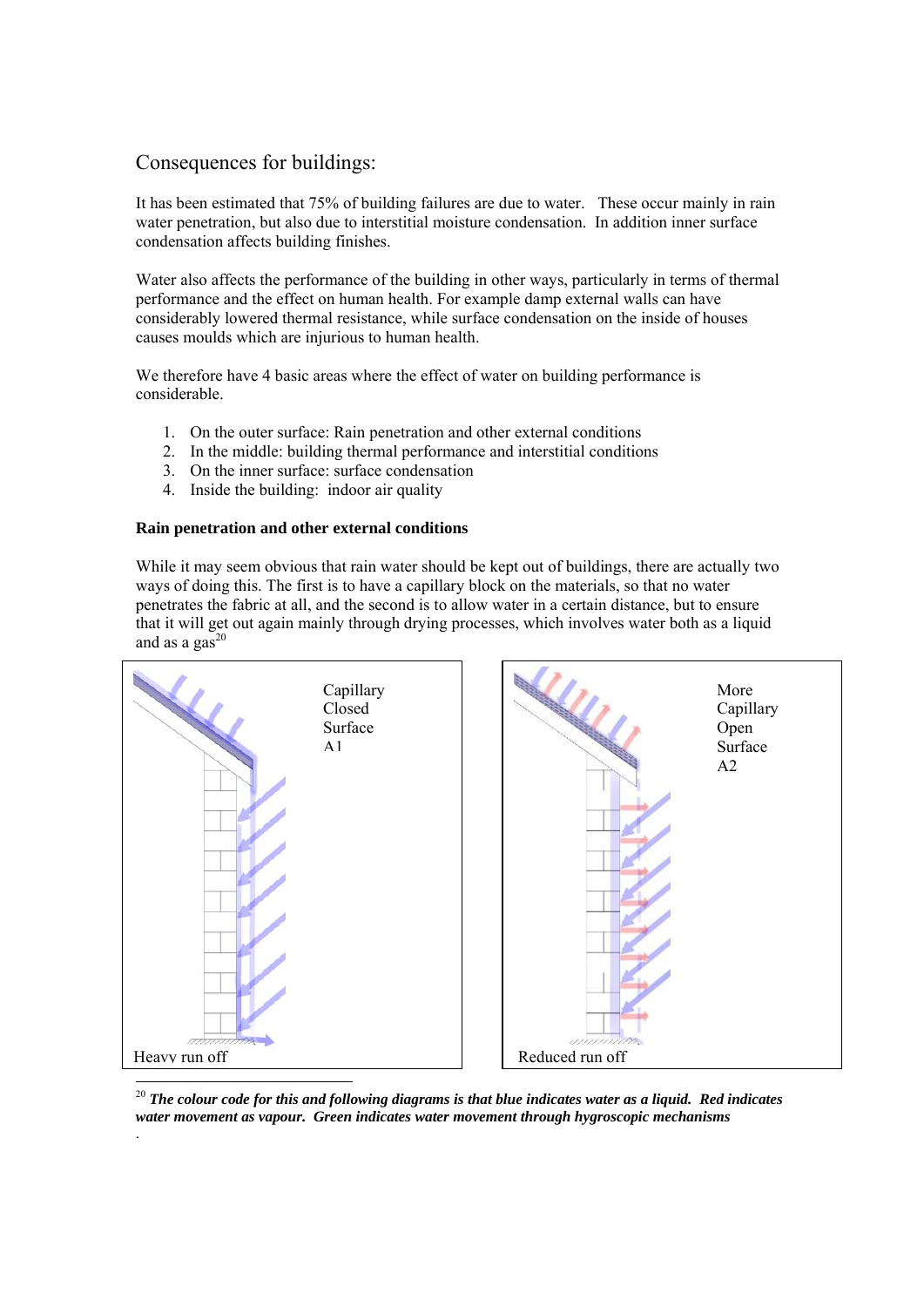In the first instance water is kept out by materials such as glazed tiles, metal roofs, or hydrophobic renders and/or paints. The consequence of this complete non-absorption is that run off is increased, and absolute care has to be taken to ensure that no weakness occurs in this impermeable layer. In the case of a render for example it would be foolish to put a hydrophobic render on infill panels in a traditional timber frame construction, because it would increase the amount of water shed from the panels and this would all end up in the timber frame itself. Although the render might be vapour permeable, this will only help in a small way compared to the capillary draw that a soft lime, clay or other traditional finish might have when next to the timbers.





*Exposed traditional timber frame with capillary open render or paint on the outside.* 

Water is absorbed more evenly over the whole wall, reducing the concentration of water in vulnerable places. Water evaporates evenly from the surface of the wall.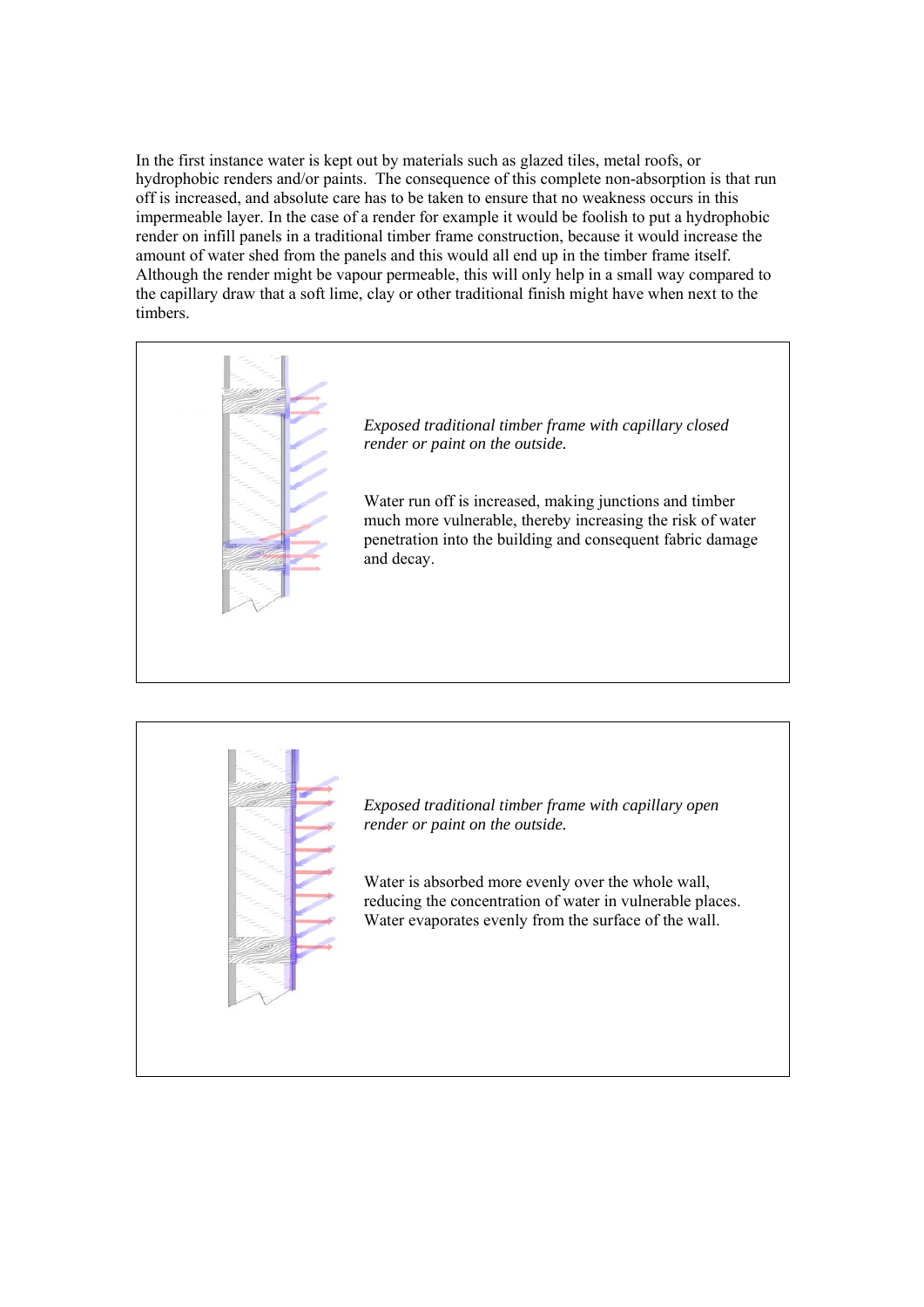Similarly in a modern building context most of the external wall render systems use capillary closed render and paint systems. This is fine so long as the render remains without cracks, and has proper detailing around plinths, windows etc. However if the render cracks or if detailing is poor, then water may penetrate the building in certain situations, causing moulds and loss of thermal resistance. In addition the render may also start to fail, because of the effect of frost on trapped liquid water held in or behind the render in winter. The fact that an external render may be vapour permeable may not be sufficient to deal with the extreme build-ups of water that can occur in certain situations. Also the degree of vapour permeability is obviously significant to the rate of drying out. It should be remembered at all times that capillary absorption and desorption is far quicker and will on the whole involve far larger quantities of water than vapour absorption and desorption.

In the second instance (as in diagram  $A2$ ), the use of capillary open materials like most facing bricks or stone, (or non-hydrophobic lime or lime cement renders) means that water will be absorbed by the surfaces, run off will be decreased, and with air movement and warmth, the masonry will again dry out, both by capillary and vapour permeability mechanisms. For this reason it is important that the mortar in these walls is as capillary open, or even more so than the masonry. It will ensure that water doesn't sit in the face of the masonry unnecessarily and it will wick away moisture where there is excess. The pointing may suffer in the long term, but the brick or stone faces will be preserved. This is obviously the better solution from both a structural and a cost point of view.

The danger of using capillary open materials in exposed conditions is that actually too much water penetrates too far into the external surface and then gets transmitted to the internal walls. This situation is made worse in cavity walls if the cavity is not sufficiently wide and is filled entirely with insulation. The insulation ensures that the cavity cannot dry out and also increases the transport of water across wall ties. In addition the insulation loses much of its thermal resistance thus increasing the coldness of the wall and encouraging moulds on the now damp internal walls. For this reason many councils in exposed areas have now put a stop to full fill cavity wall insulation.

As regards timber cladding or roofing, it is important to understand that timber has far greater capillary absorption through end grain than with the grain. For this reason cedar or oak shingles which are hewn (and thus go with the grain) have a life expectancy at least three times that of untreated oak or cedar shingles which are sawn. However in all timber situations it is also important that drying can occur on both sides of the timber, as some capillary absorption will always occur. The capillaries can be largely blocked with paint or oils on the outer side, and when this occurs the ventilation of the space behind the cladding is even more important.

It is also important to understand the external skin of the building in relation to the substrate. This is particularly the case with renders. There has to be compatibility between the substrate and the render. This is not only in terms of the breathability, but also thermally and structurally. Many render systems fail because of this incompatibility. In thermal terms, there have to be similar thermal properties (ie a lightweight insulating render onto insulation blocks) or else the render will shell away as the two layers will move in different ways in hot and cold conditions. In moisture terms compatibility is just as important. For example, the capillary absorption, and even hygroscopicity of a substrate really affects the way a render performs in the long term. When a render goes onto a capillary open material such as soft brickwork, and water for some reason penetrates that render, the soft brickwork will diffuse the water and relieve the pressure on the render, ensuring that there is no frost damage, or separation of render from substrate. When a render goes onto dense concrete, or plywood, or polystyrene, this is not the case, and the render is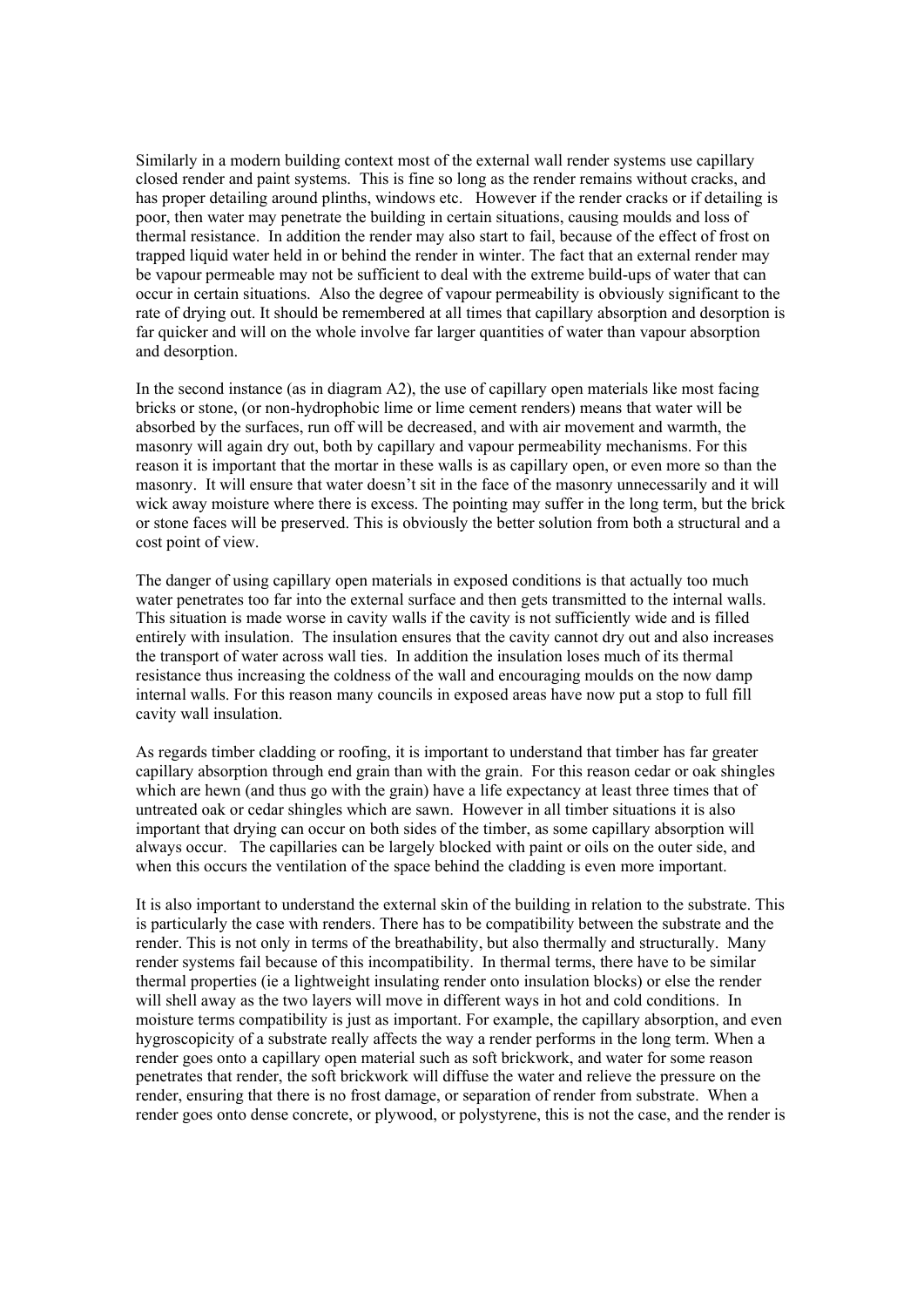more vulnerable if there are any cracks in the surface, as the amount of water it has to deal with is far greater. The hygroscopicity of a material may also help to relieve pressure on renders, as many are vapour open but capillary closed. Mineral renders are hygroscopic and this means that they will absorb moisture hygroscopically when relative humidity is high outside. This could increase the chance of moulds on the render surfaces. However if the substrate is also hygroscopic (as in the case of woodfibre boards as an external insulation system) this risk will be reduced. $^{22}$ 

In conclusion therefore it is vital that the different aspects and mechanisms of breathability are fully understood along side the thermal compatibility and weathering detailing in the successful specification and construction of the external shell of the building.

# **Building thermal performance and interstitial conditions**

It is not often appreciated what a significant effect moisture has on thermal performance. The following diagram gives a very noticable change to thermal resistance of some common materials. Effectively this means that if mineral wool or cellular concrete get wet either by liquid or gaseous water their thermal resistance is considerably reduced. It is however highly unlikely that this situation could occur except by water penetration into the structure. It will not happen by hygroscopic mechanisms.



However the effects on thermal performance of moisture in buildings is not just down to the effect of moisture on the insulation materials. Neither is the effect as simple as this. The

 $22$  There are a number of Fraunhofer institute articles on how woodfibre insulation reduces the risk of moulds from dew formation (see articles by Krus and Sedlbauer). This is mainly because of the thermal mass of woodfibre, which keeps the render surface warm. However the hygroscopic qualities of the board may also contribute to overall moisture reduction in the render in a variety of conditions.

<sup>&</sup>lt;sup>23</sup> Moisture Transport in Buildings www.hoki.ibp.fraunhofer.de/wufi/grundl\_ueberblick\_e.html.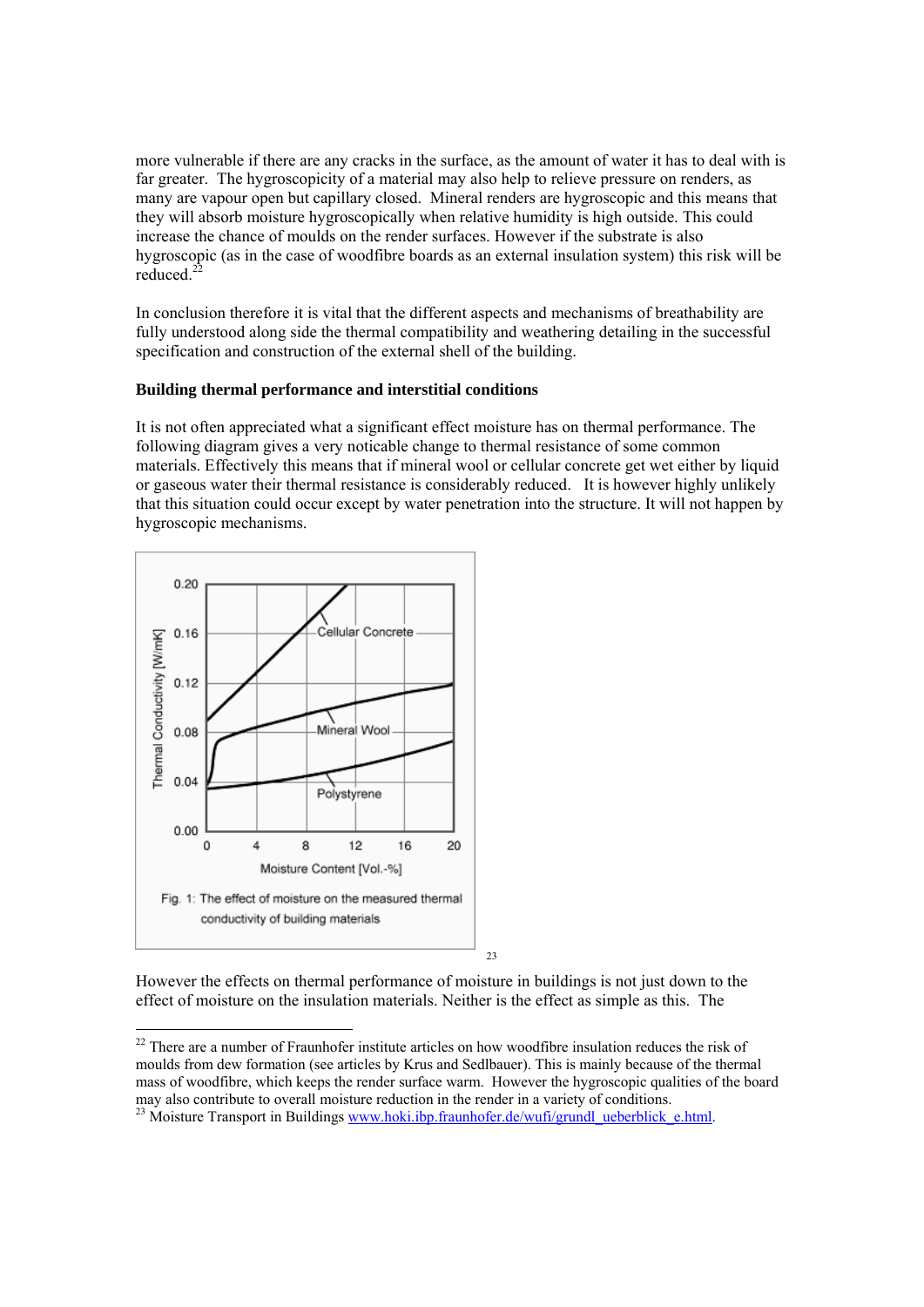resistance has to be considered over time as well. Furthermore the degree and type of breathability of most materials in the external shell of a building will also affect overall thermal performance of the structure sometimes in a dramatic way.

## *Insulation performance*

As illustrated above the effect of moisture on insulation materials can be considerable. This is because in effect the water molecules form a cold bridge, filling up the insulating air voids, and thus reducing thermal resistance. This moisture can accumulate in the insulation either because materials get wet with liquid water, or because they absorb it hygroscopically. It is for this reason that in many European countries now the calculation for thermal performance of a material has to take into account not only the laboratory value of thermal resistance, but also the effect of moisture (commonly measured at RH of 80%) plus a safety factor for poor site practice. In many materials this may mean an addition of over 5% to the conductivity.

It might be thought therefore that having good hygroscopic properties might be disadvantageous to a materials thermal resistance. This is particularly the case with natural fibre insulations which will actively absorb up to 10% of their mass volume as water in changing humidities. This compares with only 1% with mineral wool insulation, and none with plastic insulations of any sort. Indeed many legislative bodies have decided indeed to lower the designed values of natural fibre insulations because of the testing that has been done, showing a drop in thermal resistance in these materials at 80% RH. However as this is a static test, the overall resistance of the insulation materials over time is not being calculated. Interestingly the Fraunhofer institute has shown that over varying humidities the latent heat stored in the material as it absorbs moisture is released on drying and this compensates for the loss of resistance when humidity is high<sup>24</sup>. This research is also borne out by research in the UK recently carried out in a controlled situation where mineral wool was compared with flax insulation. The resistance of the flax varied far more than the mineral wool but was overall about 10% better than the mineral wool for the same designed resistance<sup>25</sup>.

What is much more significant possibly is the effect of water in construction, particularly related to rates of desorption. This will depend partly on material qualities and partly on the wall build up. For example if mineral wool gets wet in a cavity during construction, how long will it take to dry out? It has been estimated that much masonry put up in the UK may take as long as 3 years to dry out. During that time how dry is the mineral wool? How long does cellular concrete take to dry out? This is also a function of the rate of capillary desorption and the presence or not of vapour permeable materials adjacent to the insulating blocks.<sup>26</sup> This brings me to the effect of breathability on a number of building situations

  $24$  Fraunhofer institute report Hygrothermal Properties of Ecological Insulation Materials – a closer look by Krus and Sedlbauer

 $^{25}$  Research carried out by Cardiff University

<sup>&</sup>lt;sup>26</sup> In past times new houses were rented out for the first two years or so to the poor, because they were known to be unhealthy because the construction was still drying out. Nowadays there are more impervious materials than ever before covering wet construction materials and yet people move in before the paint is dry. In some situations such as concrete screeds with vinyl flooring, it is hard to see the materials ever drying out. What is certain however is that moulds will flourish and the indoor air quality will be very poor, even dangerous.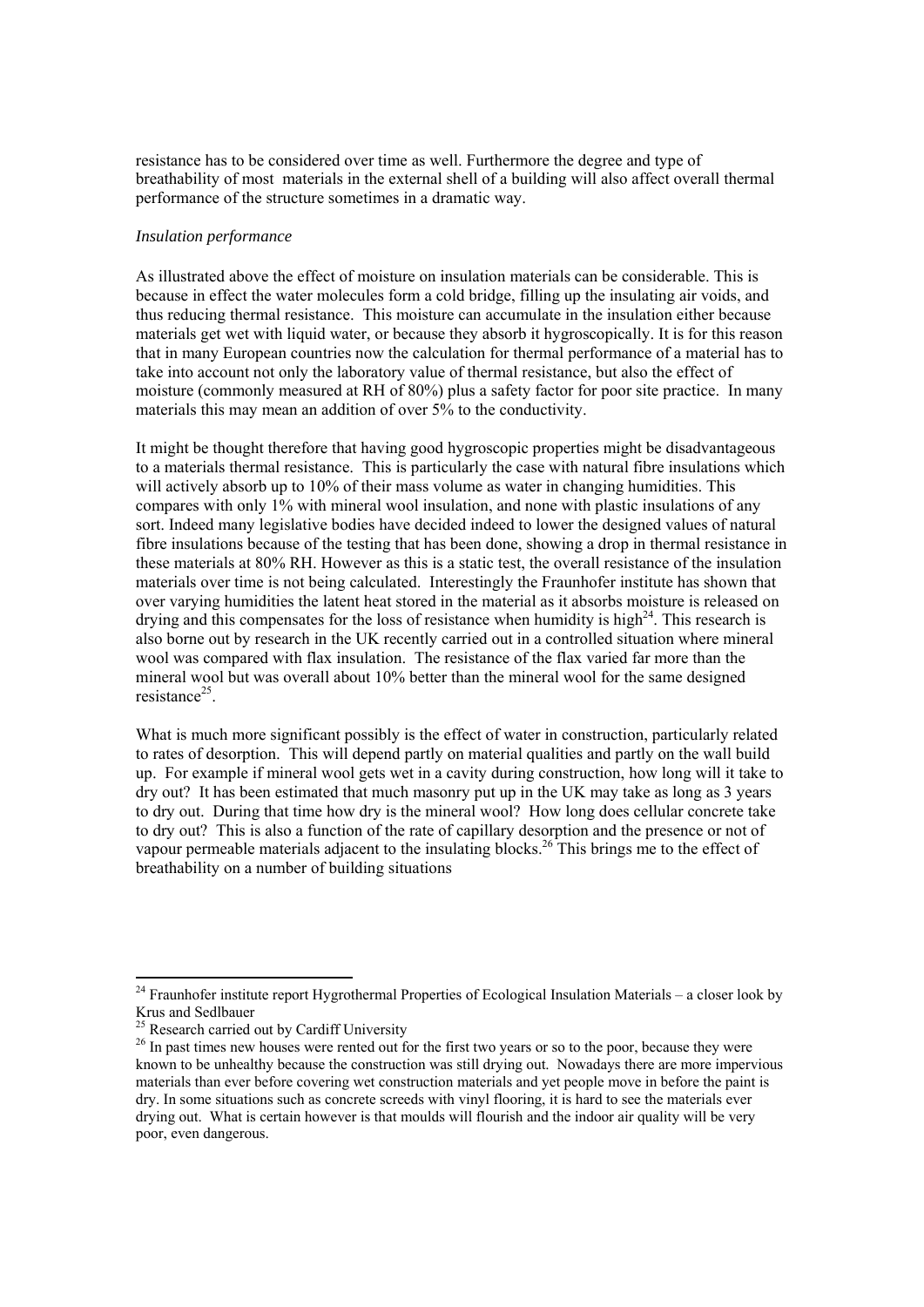## *External wall insulation*

We have already spoken about external walls insulation as regards rain penetration and hygroscopic substrates. In regard to the effect on thermal performance there are also some serious issues as regards the breathability of the materials.

The web site www.dimagb.de is full of case studies from Germany, Switzerland and Scandinavia illustrating the under-performance and health problems of External Wall Insulation systems utilising polystyrene. The performance of many of the buildings is usually at least 30% worse than the designed (theoretical) thermal performance. This is due to several factors including bad application (incomplete insulation, cold bridging etc). However the main cause is identified as being due to the fact that the polystyrene and render systems are relatively vapour impermeable and thus increase the amount of moisture in the original solid masonry. This is particularly critical in the ground floors of solid wall buildings without damp proof courses. This moisture is also trapped because the effect of the sun and wind in drying the outer face of the masonry is also eliminated. The consequence is that the thermal resistance of the masonry reduces, giving an overall reduction in the wall U value. Combined as EWI often is, with new windows and draught proofing, there is the consequence that moulds also grow on the inside of the now damp wall.

Vapour permeability in EWI systems is thus an important factor to be considered, particularly on older buildings where effective ventilation systems are not installed. In addition the hygroscopic qualities of some external wall insulations should also be considered. The only hygroscopic material commonly used in EWI is woodfibre insulation. The result of using woodfibre insulation as EWI may be that moisture in the brickwork is actively drawn into the woodfibre, and then released into the external environment. The external insulation in this case has an actively positive effect both on thermal performance and on internal surface condensation and thus indoor air quality.



*Victorian Solid 9" brick wall with limeplaster and distemper internally*

The wall is in equilibrium. Moisture penetration into the centre of the wall by rising damp, or for example defective guttering or pointing can be dispersed. Moisture can easily pass into and through the wall from inside to outside.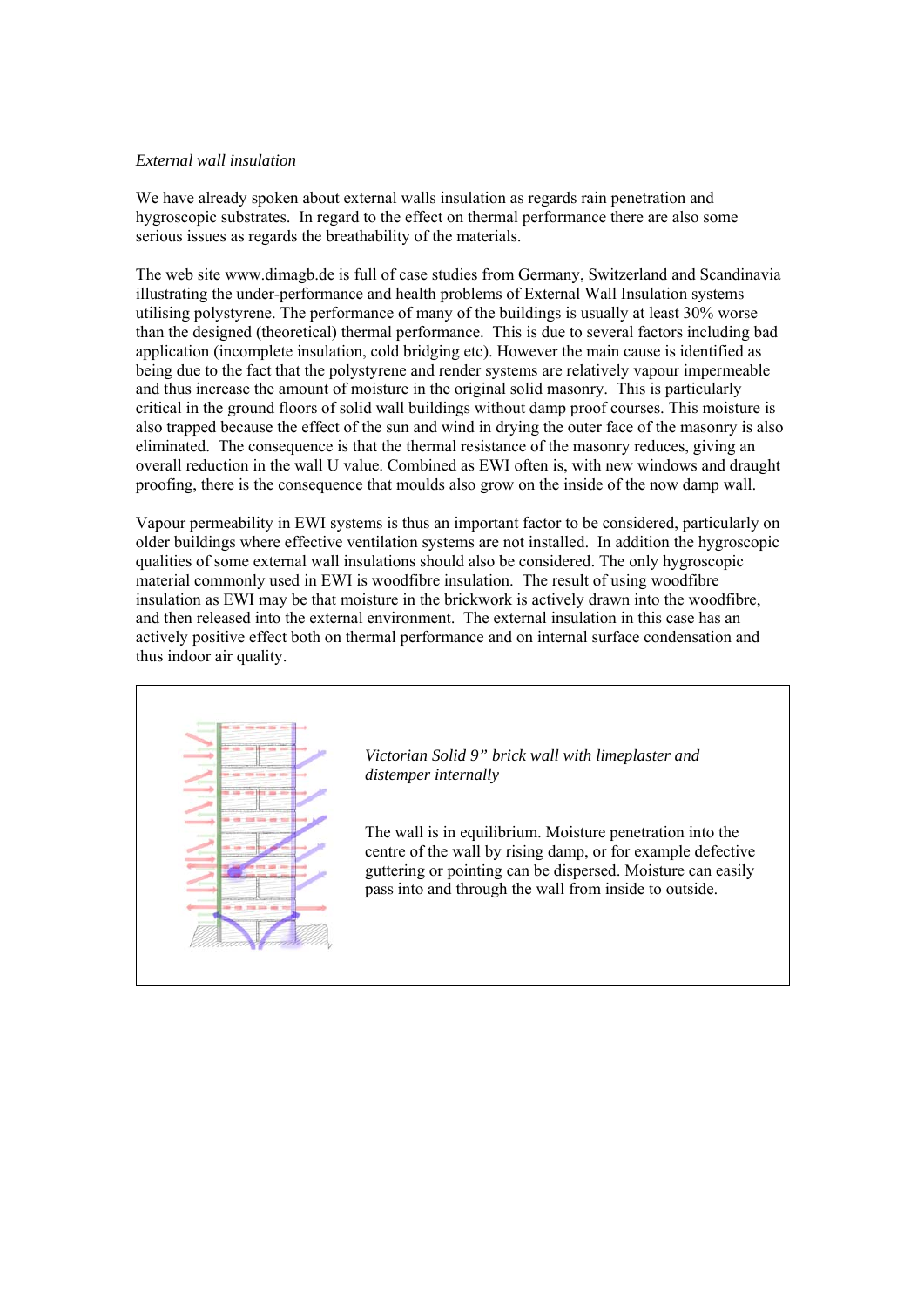

*Polystyrene EWI system onto Victorian wall* 

This system traps rising damp and inhibits vapour dispersion through the wall, thus making the wall damper and lowering its thermal resistance. Internally humidity levels can increase, due to decreased vapour permeability of the external surface. Moulds may form particularly at the lower level of the wall, if there is no effective dampcourse.



# *Woodfibre EWI system onto Victorian Wall*

This system allows rising damp to be dispersed and keeps internal humidity low and the wall dry by the vapour open and hygroscopic external board and render.

# *Cavity wall insulation:*

Issues of both thermal performance and building fabric health are raised again when the relationship of water to cavity wall insulation systems are examined. As already explained in the earlier section on insulation performance, the thermal resistance of insulation materials and masonry is reduced when wet. This wetting is a common occurrence during the construction process, either due to rain, or to other construction moisture from mortars and plasters. However in buildings in exposed locations, or with porous masonry or renders, or with building faults such as a lack of mortar in perpends, this can continue to be a problem. The problem is exacerbated if the cavity wall is poorly constructed and there is debris in the cavity and on wall ties. Unfortunately this is often the case. For this reason, amongst others many cavity walls never meet anything like their designed thermal performance. Furthermore the cavity and the inner leaf become damp and can cause moulds.

There is also an additional problem which has arisen with the increased use of close cell insulations, which have very high vapour resistance. This type of insulation is increasingly used in cavities to increase designed thermal performance while keeping the walls slim. However the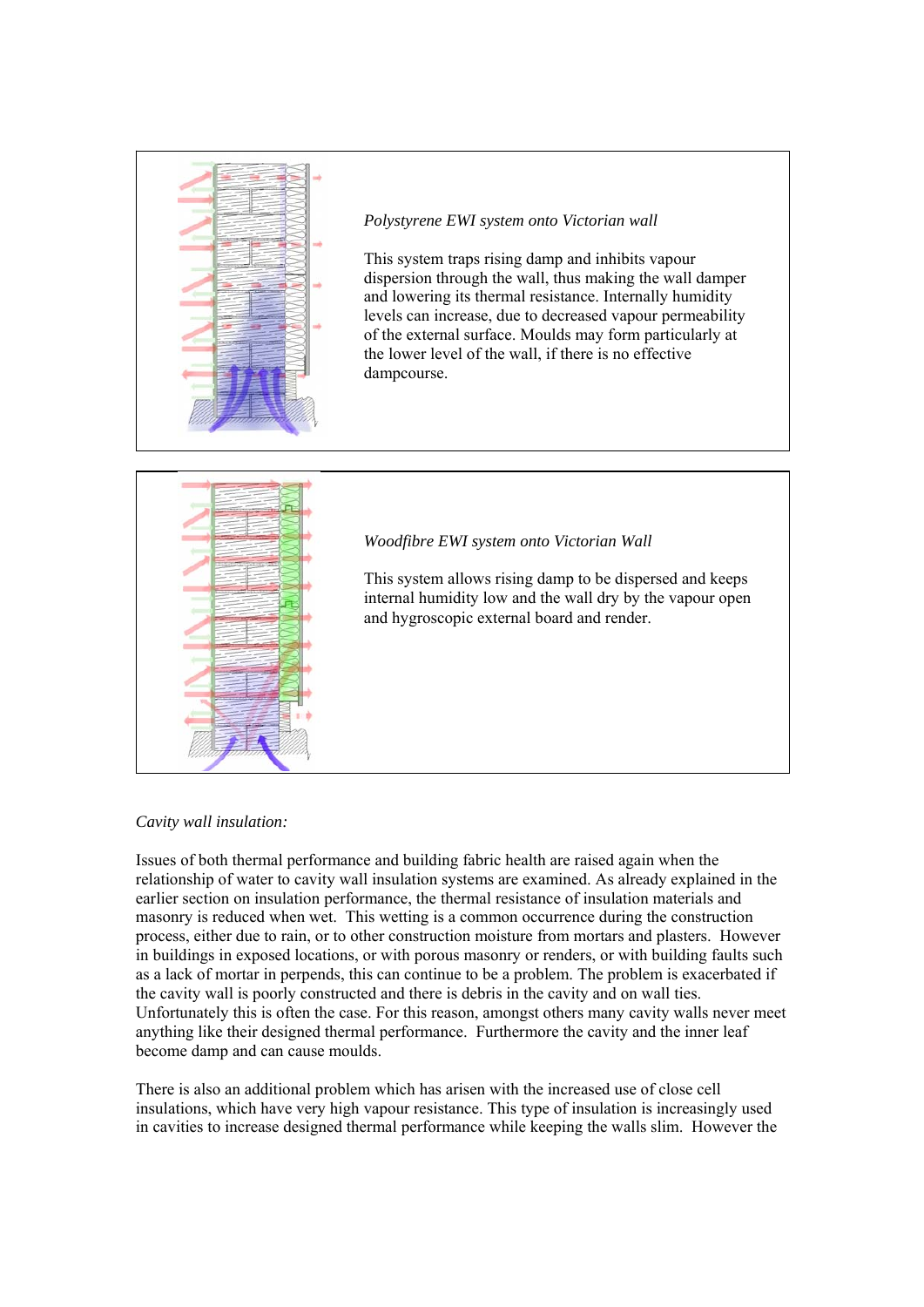use of what is effectively a vapour barrier on the cavity side of the inner masonry means that the inner leaf, if wet because of construction processes, will take a very long time to dry out, as it can only dry through itself to the inside. Furthermore it is highly likely that the insulation will not be put in without gaps and at these gaps there will be both cold bridging and condensation. In both cases then the trapped moisture will lower thermal resistance and also possibly cause moulds on the inside of the wall, if there is excess moisture over a long period. In addition the idea of vapour transmission through the wall, as a mechanism for ensuring balanced internal humidity, is now not possible.

## *Timber frame and roof construction:*

Modern timber frame and roof construction is, in the opinion of many building experts, a nightmare which is happening now. Very few people seem to understand the physics of moisture or the biology of timber in the industry<sup>27</sup>. Furthermore no one is taking into account the vulnerability of design to poor site practice and post occupancy activity, such as DIY electrics and carpentry, and by ventilation system failures.<sup>28</sup>

#### UK Timber frame design and practice:

l

Standard UK timber frame design has a vapour barrier on the inside of the frame, behind the plasterboard, and the racking board on the outside of the frame. Inside, as standard, is mineral wool insulation. This works in theory, so long as the vapour barrier is complete, and remains complete for the life of the building. It has to be installed while the timber is absolutely dry. In practice however, particularly with UK site practice, this is impossible to attain. If the timber is wet in construction or if moisture gets past the vapour barrier, it cannot get past the OSB, which has a vapour resistivity of 216 GNs/kgm<sup>29</sup>, and it cannot get back out internally because vapour resistance of the vapour barrier is high, the vapour gradient is usually inside to outside and the leakage is relatively small. Furthermore the moisture will not be taken up by the mineral insulation, which is vapour permeable but not at all hygroscopic, so it will be diffuse into the timber studs themselves, and will accumulate there until the moisture content of the timber reaches equilibrium. When this is around 18% the timber will then start to decay, if untreated. Even if treated however there will be moulds developed which will eventually affect both the structure and the health of the inhabitants.

 $27$  For example, when I recently tried to get an exact figure for the vapour resistance of 9mm OSB, none of the main suppliers could tell me, and it took BRE 3 weeks to find the data, which they had certified some years before.

<sup>&</sup>lt;sup>28</sup> Unfortunately it is common for both mechanical ventilation mechanisms such as extract fans, and passive mechanisms such as trickle vents to be disabled by building occupants very soon after occupation.

 $29$  This is the figure given for the only test carried out recently by the BRE. In data from Finland the resistivity of OSB is given as between 200 and 700GNs/kgm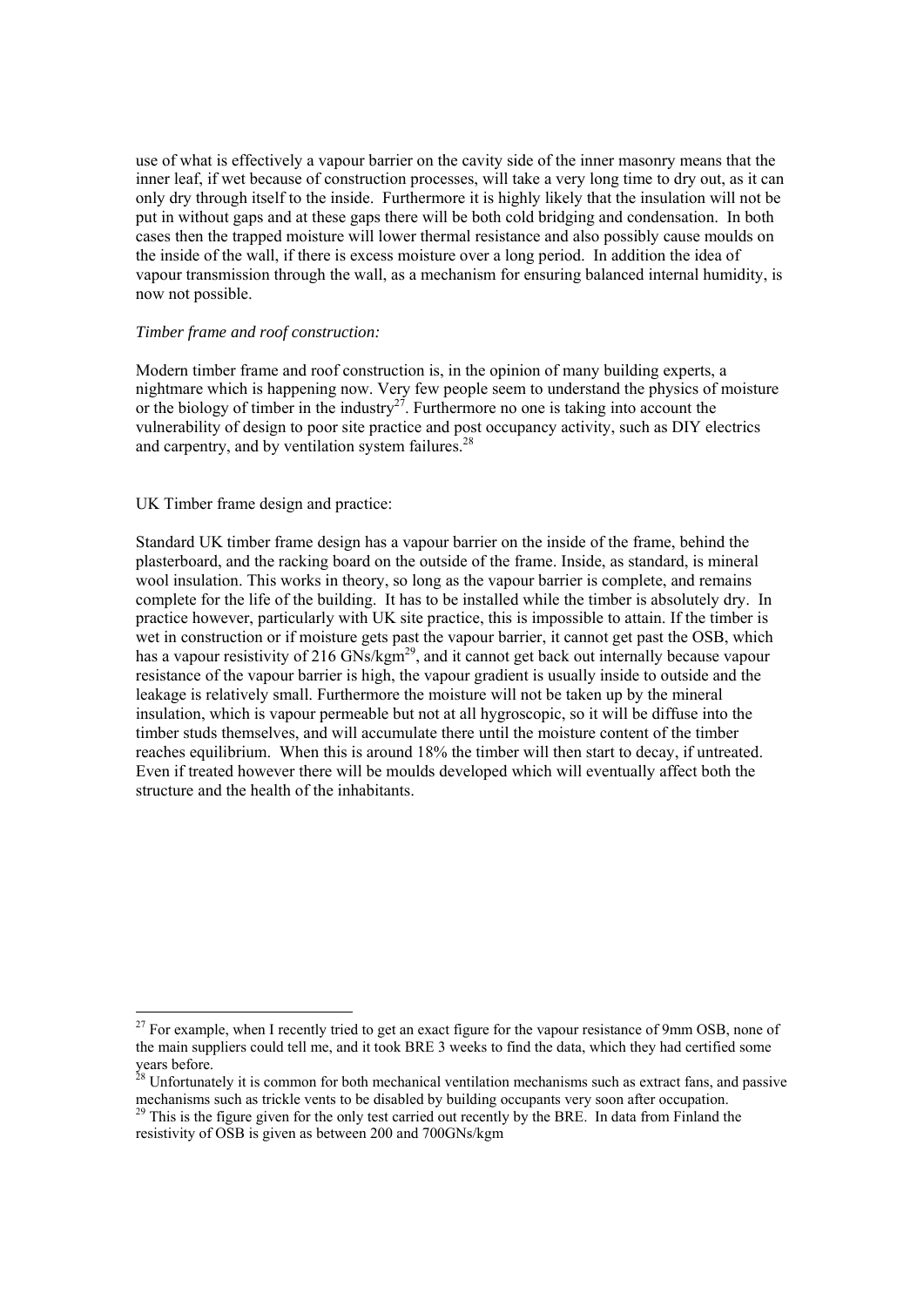

The fact is that with current practice timber gets wet on site, and even if it does not, vapour barriers are not put in correctly, they are punctured by electricians, plumbers and carpenters, and then later punctured by maintenance, DIY and the knocks and cuts that a plasterboard wall will have to withstand in its life time. This is probably most critical in areas of high humidity such as bathrooms and kitchens. The undeniable problem is that the design is not robust. It should be changed as a matter of urgency. This indeed is the one of the main conclusions reached by a number of studies into the massive failures in timber frame construction in Canada, which caused one of the largest building insurers to go bust. Building insurers in the UK should take note.

Alternative designs for timber frame:



It is a simple step to put the OSB on the inside and then put a vapour open board or membrane on the outside, which is indeed what TRADA suggested 20 years ago and which is common practice abroad. The advantage of an insulating woodfibre board is that it is both warm, thus preventing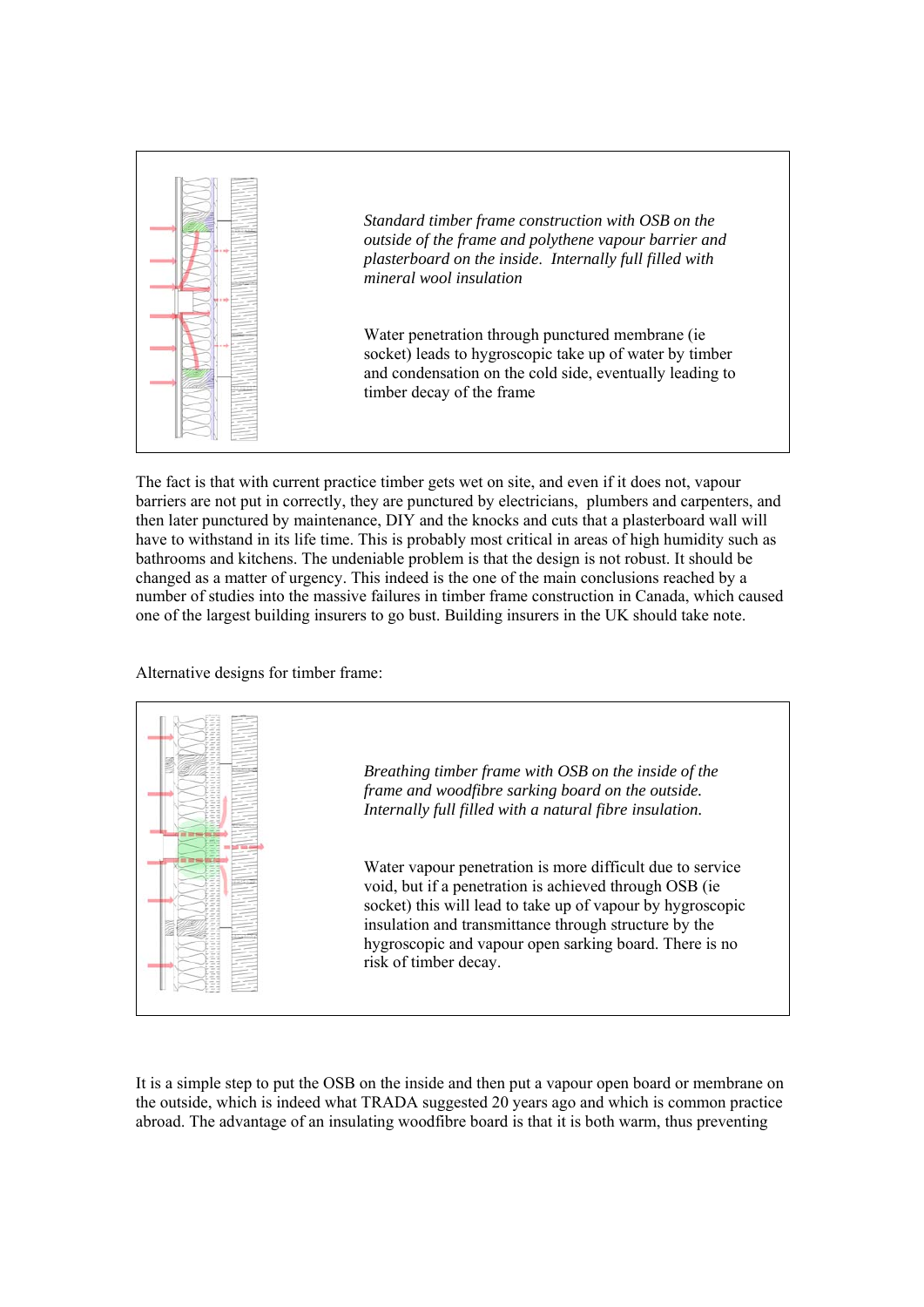cold bridging and moving the dew point to the outside of the frame and also hygroscopic so that if there is moisture in the frame it will be actively drawn outwards. It is further my opinion that the infill insulation should also be hygroscopic, in order to have full compatibility and long term protection of the structure; the whole wall then works together and remains healthy (as proven with traditional timber frame buildings throughout the ages).

## Roofs:

In roofs the principle of vapour openness on the outer layer has been well established over the past 10 years, to the extent that people believe that you can put almost anything in between rafters without having to worry about moisture. However putting a vapour barrier between rafters is not a good idea and will lead to rot. This is effectively what is being done by the use of close cell plastic insulations in roof build ups, particularly where there is a room in the roof, as is most common nowadays. For example Polyisocyanate and Polyurethane foil backed insulations may have G values in a standard 150mm roof rafter build up of over 1000GNs/kg (the figures given in the technical sheets of some of these products are vague, others indicate resistances of over 2000GNs/kg) . This compares with a G value of 0.9 GNs/kg for fibre insulations or 6.7 GNs/kg for cellulose insulation. Again the fault is partly in the design and partly in the practice.

If close cell insulation is inserted between rafters, the timber is not only a cold bridge, but is the only vapour permeable and hygroscopic material in between the plasterboard and the outer membrane. Moisture will be concentrated in areas particularly where there is air or moisture leakage through the usually foil backed plasterboard. Once the moisture is in the timber the only way it can get out is through the timber. This is usually 150mm deep, and for moisture to pass through this will take a considerable time. The time is enough for the moisture content to reach 18% and for decay to be a risk. It is highly debatable therefore whether close cell insulation is compatible at all with timber structures, particularly between timbers, either in roofs or walls.

The answer again has to be vapour open insulations, and preferably hygroscopic insulations, particularly on the outside of the roof, just as in the case of timber frame walls.

#### *Internal wall insulation for solid walls:*

Internal wall insulation is becoming more common as solutions are required for buildings where it is not possible or acceptable for External Wall Insulation or Cavity Insulation to be applied. Traditionally this was undertaken by dry lining walls. This involves battening out the walls and then putting a plastic vapour barrier behind a layer of polystyrene and plasterboard. The cavity behind the vapour barrier should be ventilated (although it usually is not). More recently unventilated systems without cavities are being marketed by large drylining manufacturers. These rely on membranes or vapour impermeable insulation materials. Finally there are also systems being proposed by natural insulation manufacturers which are unvented and without cavities, but which are vapour open and utilise the hygroscopic capacity of the materials as a moisture sink to ensure no build up of interstitial condensation.

The three systems are illustrated in the diagrams below: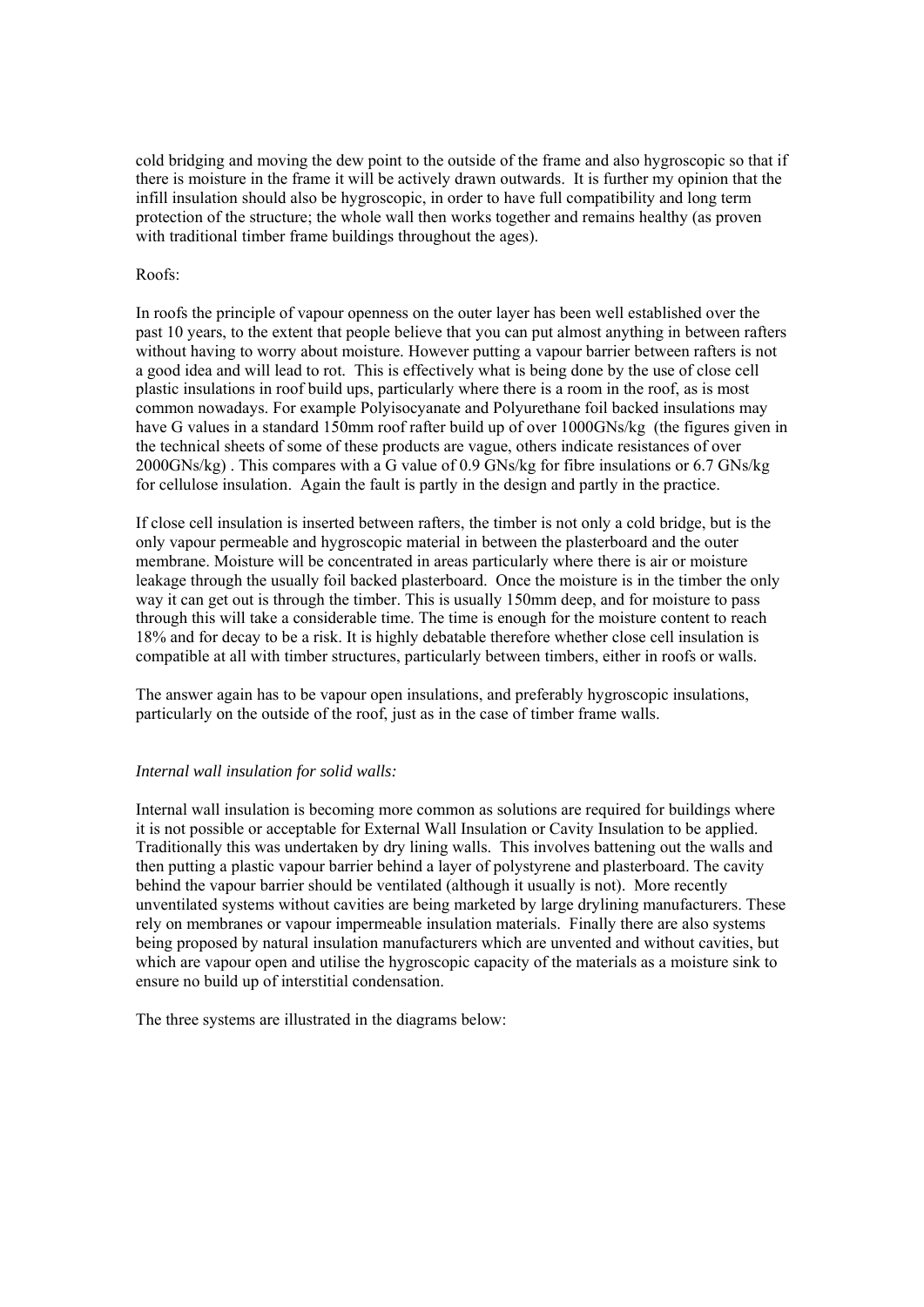

*Drylining with vented cavity.* E1

Vapour penetrations through punctured membrane (ie sockets) is dispersed through vented cavity as is rising damp and rain penetration. If cavity is not vented properly situation will be the same as E2. No hygroscopic buffering internally so the amount of water vapour internally increases, as does pressure on joists in walls



*Solid internal insulation with vapour impermeable barrier or insulation.* E2

Vapour penetrations through punctured membrane (ie sockets) will form condensation on wall and make the wall damp. Rising damp and rainwater penetration will only be dispersed slowly to outside. Floor joists in wall will be particularly vulnerable. All joists in wall will absorb excess internal vapour which will lead to very high equilibrium moisture content and will act as cold bridges leading to condensation at cold joist ends, both of these eventually leading to timber decay.



*Solid internal insulation with vapour open hygroscopic insulation.*

Vapour penetrations through punctured membrane (ie sockets) will be held hygroscopically and dispersed either inwards or through wall. Rising damp and rainwater penetration, as well as moisture in joist ends will be drawn hygroscopically into woodfibre and dispersed inwards or outwards through vapour open materials. The internal lining acts hygroscopically to buffer humidity internally thus reducing the vapour diffusion into joist ends and giving good internal air quality.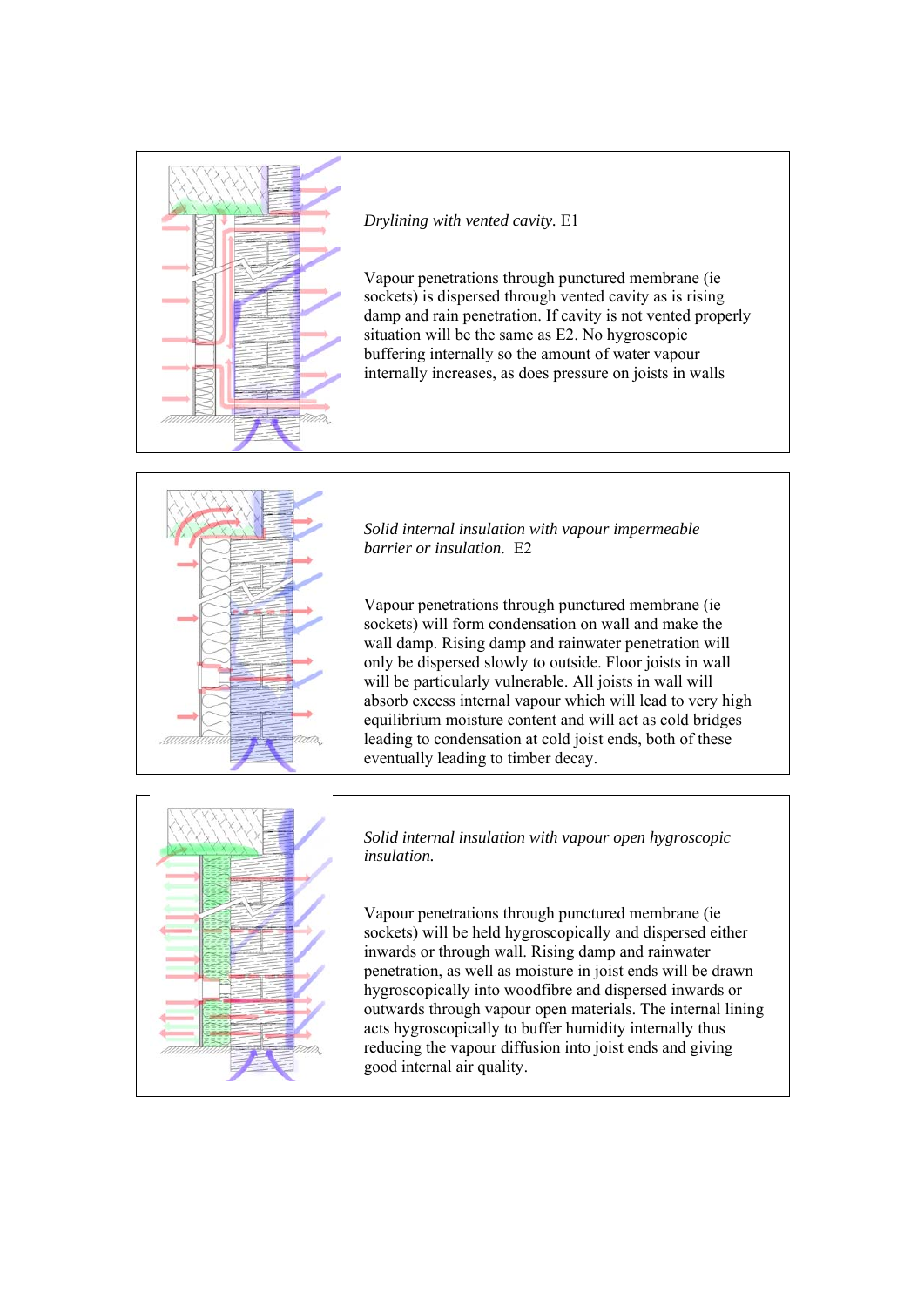The problem in the first system is that actually it is very difficult to provide a ventilation gap in many situations, and if possible it is expensive. Furthermore it effectively means that the only material between the inside of the room and the outside is the plasterboard and the thin amount of insulation. In the case of thin insulation layers, this may be no better than the masonry, if the masonry is dry. (Of course dry lining is often undertaken because of dampness rather than for added insulation and this may be a good solution in such situations.) If the gap is not vented, as it often is not, then potentially there will be both interstitial condensation and (depending on the exposure of the wall) dampness from rainwater penetration. In older buildings there may also be rising damp, because of a lack of DPC. It is estimated that about 25% of the building stock in the UK is solid wall, and in a great many of these there is no damp proof course (and neither is one necessary in their original form of use).

In both the case of unvented drylining and of the second system the threat of dampness from rainwater penetration or rising damp is increased by the application of the internal lining, because there is less heat on the inner surface of the wall, helping to dry the wall, and also there is no ventialtion or vapour permeability, allowing moisture out of the wall. These together will reduce the thermal resistance in the masonry, thus counterbalancing the effect of the actual insulation layer. The result is potentially also a mouldy micro climate, which will affect both building and human health.

The difference between an unvented cavity and the second option is that there is less space for a micro climate or for actual droplets to form in the second option. However there is just as great a risk of damp transmission to the inside if the wall is not entirely sealed by the membrane and insulation. This could be concentrated in places where it is not possible to seal entirely, particularly at internal wall and floor junctions. This can lead to structural failure as well as moulds which will affect indoor air quality.

This problem is made much worse by the potential in both the unvented drylining and the second system by the migration of moisture from the inside of the building into the fabric. This is far harder to address than rising damp or rain penetration. Again it arises where floors, ceilings and internal walls meet the outside wall. In older buildings the joists and internal walls are physically keyed into the outer walls, so it is not possible to insert a membrane or insulation behind them. The internal linings not only make the cold bridging of these elements worse, but also reduce the amount of hygroscopic buffering and vapour transmission in the room. Both these factors thus increase the chance of condensation, mould and, in the case of the floor/ceiling joist, structural failure, where the dry lining is unable to reach. There are some very good examples of this in recently renovated Victorian Hospitals, which now have serious outbreaks of dry rot in joist ends, where none existed 5 years ago. $30$ 

The solution proposed by NBT and others in the natural building materials market, is to use a board such as the woodfibre board, in an unvented system. This works because it is both vapour permeable, and highly hygroscopic. The moisture in the room is still able to pass through the insulation into the brickwork and then out to the outside. There is no condensation at this interface because of the vapour permeability of the construction and the hygroscopic capacity of the woodfibre board. For example if there was no hyroscopic buffering, and 100mm of insulation were used on the inner face of a 9" solid brick wall (giving a U value of 0.36 as opposed to 2.3 uninsulated), then the maximum amount of moisture over 1 m2 over 60 days in winter conditions would be 0.21kg or 0.21 litres. This moisture would anyway be wicked away by the brickwork, with its high capillary absorption, and would be released into the outside. However this moisture

 $30$  From Robert Demaus, building pathologist involved in assessing these building problems, in conversation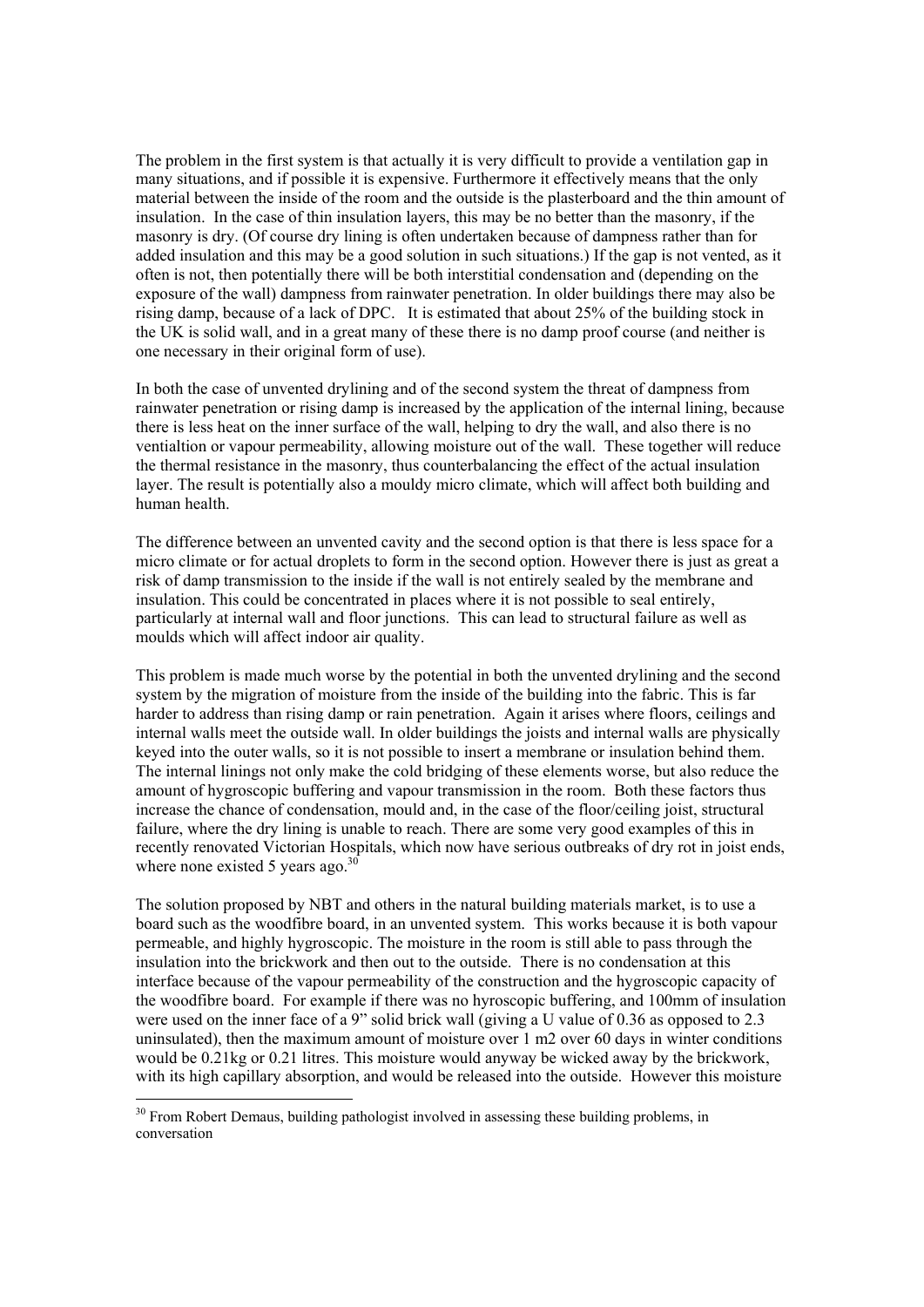calculation also does not take into account the hygroscopic capacity of the woodfibre board, which will absorb approximately 10% additional moisture as a percentage of its weight when relative humidity increases from 50% to 90%. This means that with a density of 200kg/m3 a board 100mm thick will absorb 2kg or 2 litres per m2 when RH increases to the point of condensation (ie 100% RH). Thus there is a safety net factor of 10 times the amount of moisture generated over 60 days in worst conditions. As the insulation has the ability to dry out to the inside and the outside this will ensure that the woodfibre does not accumulate moisture, and that the wall remains dry. The hygroscopic capacity of the woodfibre, along with its vapour permeability (and its high thermal mass) will also ensure that the wall itself is also kept dry, thus reducing the risk of a drop in thermal performance of the masonry, as is likely with the other nonvented internal insulation systems.

#### **Inner surface condensation: Warmth and capillary openness.**

Condensation on the inner surface of buildings occurs where there are cold surfaces and capillary closed materials. Both are required for condensation to form as droplets; if the surface is cold, then as the warm moist air hits the surface the energy of the vapour is transferred into the cold surface and so the water vapour molecules become less energetic and start to bond, becoming liquid water. However the water droplets will only form on the surface if they are not absorbed by the surface. If the surface is capillary open then any vapour that is converted to water will be immediately absorbed by the surface and be dispersed.

One solution to surface condensation therefore is the use of capillary open paints and plasters. This is a solution that has worked for centuries in old cold buildings alongside plenty of ventilation and lower levels of heating and moisture producing activities. It is still an appropriate solution for buildings such as old churches which are infrequently used, and where large numbers of people can suddenly produce lots of moisture. In this however it is important that the materials do not contain organic materials as far as possible, as the amount of water passing into these surfaces can be quite high. Capillary open mineral paints and plasters are therefore recommended onto substrates which, if possible, allow moisture to be diffused, through capillary openness, deep into the fabric.

Another situation where the use of capillary open materials may be appropriate is in renovated houses where there is still unavoidable cold bridging or situations where ventilation is difficult to install. There are a lot of cases in Germany of people using unfired clay plasters in bathrooms to reduce or eliminate condensation on tiles and other impermeable surfaces. This works not only because the unfired clay is very hygroscopic, but because it is capillary open, ensuring that water as liquid is also absorbed and held by the surface and the substrate. There are also cases in Germany of concrete tower block apartments being sprayed internally throughout, to alleviate condensation and high humidity problems.<sup>31</sup>

Indeed it could be said that all housing could benefit from this approach. The difficulty however with capillary open surfaces is that they absorb dirt as well as water vapour, and can mark very easily. This requires careful planning, and possibly a return to the deep skirtings, panelling and dado rails of former times, which were there for this very reason.

<sup>&</sup>lt;sup>31</sup> Many of the clay plaster suppliers give examples of clay plasters in bathrooms, often their own. As regards spraying concrete tower blocks, this is undertaken by a company set up by G Minke, as reported to me by Tim Padfield in conversation.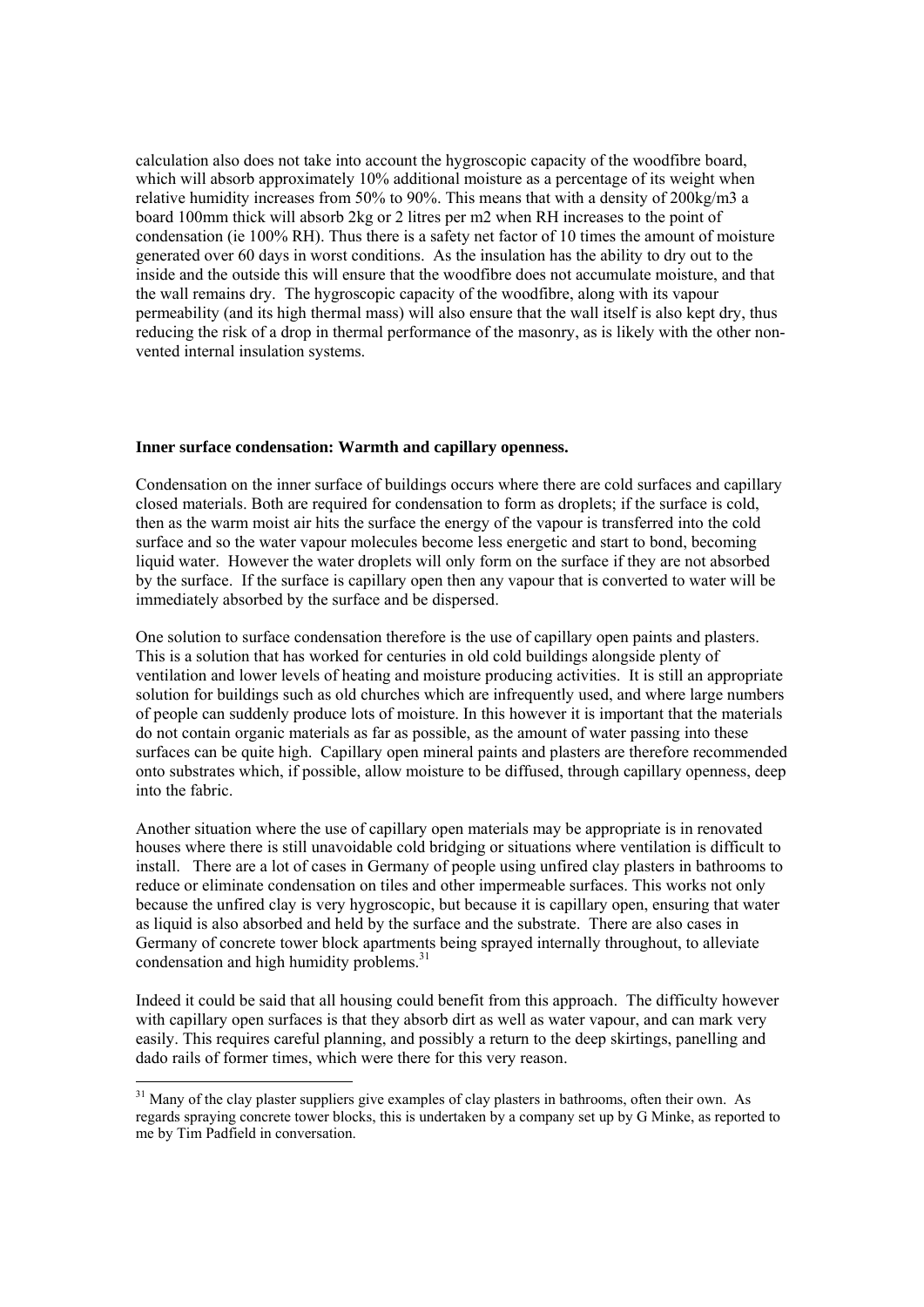#### **Indoor air quality:**

Perhaps the area where breathability matters most obviously to many people is as regards Indoor Air Quality (IAQ) and the effect on human health. This issue becomes absolutely critical as we strive to make our buildings more energy efficient by airtight design.

Airtight design is not about unventilated design. It is about ensuring no unplanned air leakage through the fabric. Without a degree of airtightness the insulation of most buildings is pointless. As we try to reduce heat loss through buildings to a greater and greater extent, the issue of airtightness becomes more and more important.

Airtightness is not only about heat loss. It is also about the migration of moisture into the fabric of buildings, and potentially about loss of thermal performance and interstitial condensation. The consequences of this for vapour closed constructions have been identified above for many different construction types. Airtightness however also has a huge potential effect on indoor air quality.

Indoor air quality is usually dealt with in building design by ventilation. Good ventilation design, construction and maintenance can, in the main, deal with the issues raised by air tight construction.32 However the question needs to be asked as to how easy it is in reality to achieve good design and construction and what are the longer term issues of reliance solely on a ventilation systems for the quality of the indoor atmosphere. If we are to construct buildings which have a design life of more than 10 years, and perhaps as much as several hundred years, then we need to think clearly about how we can ensure moisture control within the building structure itself, and not simply rely on mechanical apparatus, which requires maintenance, repair and eventual replacement.

The main issues which need to be dealt with as regards indoor health relate to moisture, toxins (including VOCs) and odours. There is a relationship between these areas, as even VOCs are more dangerous with levels of humidity outside the magic box of  $40 - 60\%$ . In fact getting humidity levels to around 50% for most of the time will deal with most indoor air quality issues, providing that toxic materials are avoided as far as possible (and not only in building work but in all purchases, packaging, and household cleaning materials). This is shown in the chart below:

<sup>&</sup>lt;sup>32</sup> It is however the opinion of some experts that the designed air exchange rate is nowadays so low that the indoor RH must rise unless there is a high level of mechanical ventilation. To make this economic also means a heat exchanger.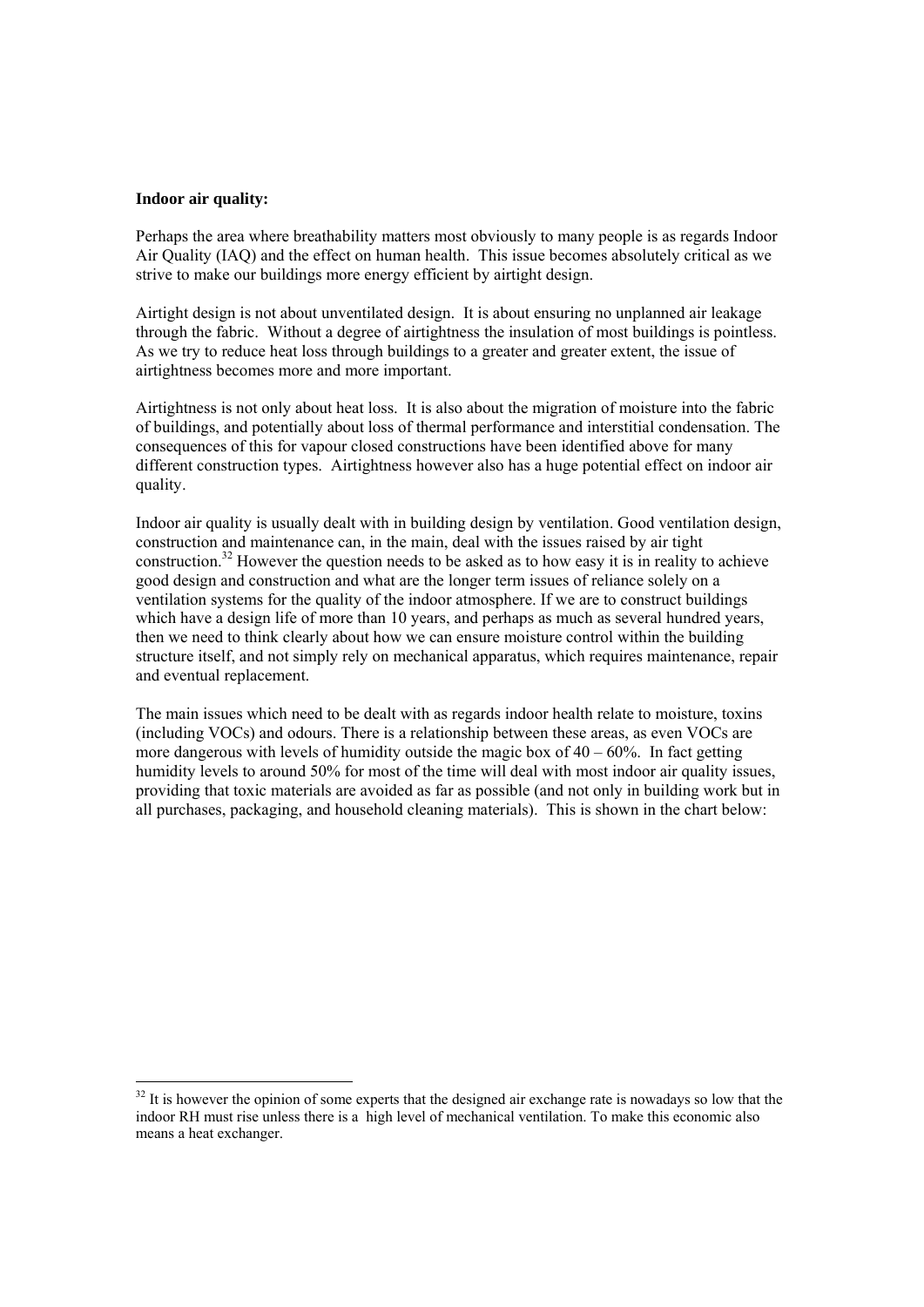# Figure 18-1: The Sterling bar graph



This particular graph is produced by the American Heating Ventilating and Air Conditioning industry, and has a lower optimum zone than is reasonable, particularly as Relative Humidities under  $40\%$  can cause severe health problems<sup>34</sup>. There are also considerable effects on static at levels below 35% RH.<sup>35</sup> I would therefore suggest an optimum zone of  $40 - 60\%$  RH

Of course keeping humidity under 60% also protects the fabric of the building from moulds in organic materials. Humidities under 40% can start to effect timber and fabrics by reducing the equilibrium moisture content too far and cause shrinkage and introduce brittleness. Interestingly, according to this chart, certain bacteria also thrive at lower humidities and these may also cause building decay. These however are very rare compared to those which thrive at higher humidities.

The consequences of trapped moisture in airtight buildings, both in the building fabric and in fittings and furnishings, is now linked directly to allergic reactions (particularly as regards asthma) and other auto-immune diseases. The UK has a particularly poor record in this area, with the largest incidence of asthma in the world (now running at about 20% of the population, with up to 40% among teenagers in parts of the UK). We also have a very moist climate and some of the worst built housing in the Western world. There is now substantial evidence linking this epidemic

l

<sup>&</sup>lt;sup>33</sup> http://www.ptg.org/caut/Kissmann.htm

<sup>&</sup>lt;sup>34</sup> This is backed up by a large amount of research including laboratory data on animals. "Using the care of rats, cats and rabbits for laboratory uses as an example, we find that these animals should be kept at humidity levels between 40% and 60%. This is noted in the CIBSE Guide "Installation and Equipment Data". In the case of rats this is perfectly reasonable when you consider that at humidity levels below 40% they can develop a disease which causes their tails to drop off leading to death" P4 of Master Class in Humidification by R Palamarczuk July 2004.

http://www.feta.co.uk/humidity/Master%20Class%20Why%20Humidify%20-%20Jul%202004.pdf <sup>35</sup> Palamarczuk also notes (page 10) that at humidities under 35% static charges are massively increased, owing to loss of microscopic moisture coatings: "Walking over a nylon carpet, wearing man made soled shoes could generate a static charge of 35,000 volts in a dry atmosphere. Raising the humidity [ to above 35%RH] would reduce the charge to about 1500 volts".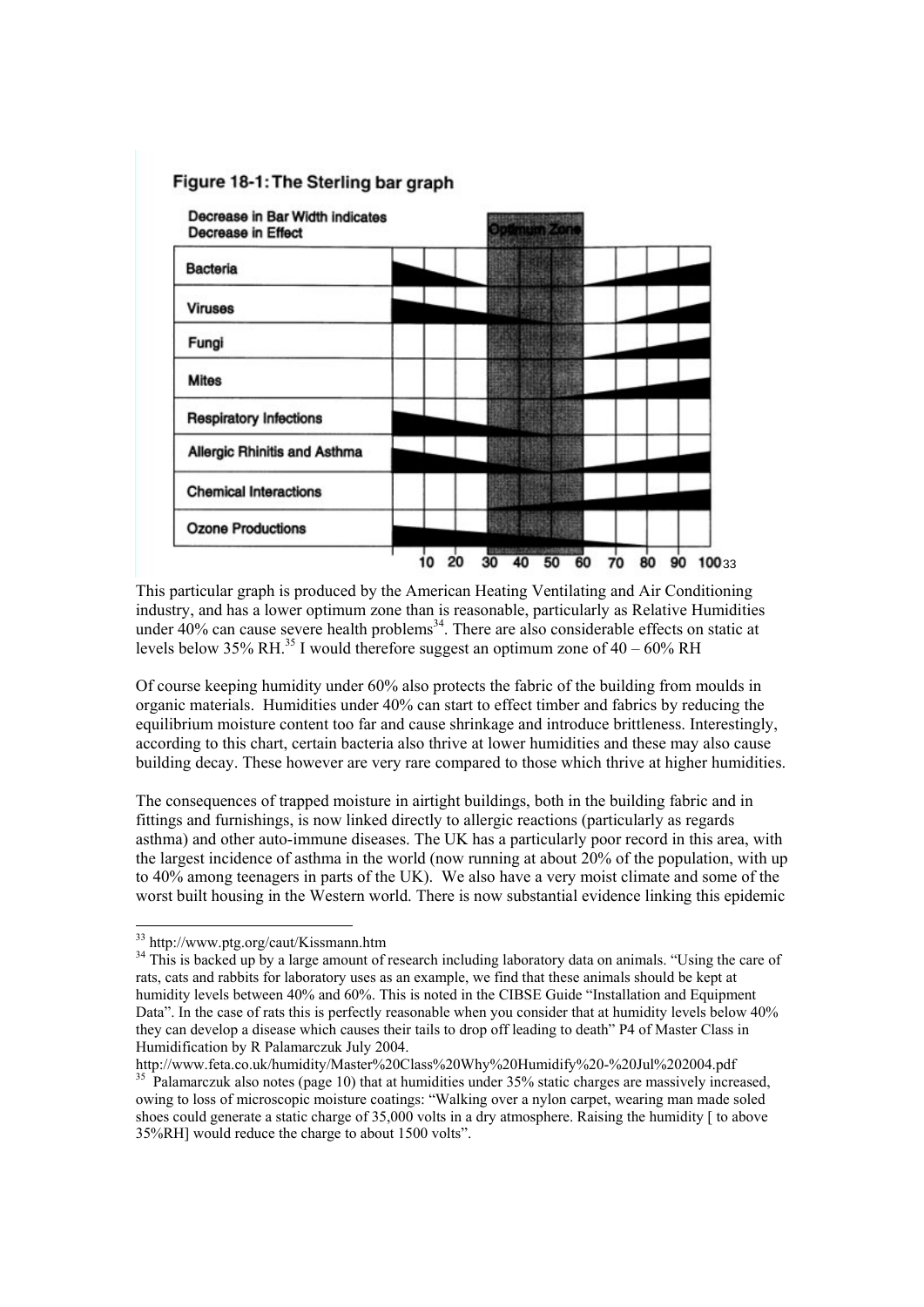with trapped moisture in housing in the UK.<sup>36</sup> This link is due to the biological fact that dust mites only thrive in relative humidities of over 70%. At this level there is which is sufficient moisture in the dead skin on which dust mites live, to enable the dust mites to digest the skin. At levels lower than this dust mites cannot thrive and will remain below levels at which they produce sufficient faeces to provoke allergic reactions. As RH levels increase the numbers of dust mites also increase in a hyperbolic relation. However the conditions which produce outbreaks of dust mites are exactly the same as though which produce outbreaks of mould growths, of which there are many serious side effects.

Part of the interest in this field is driven by insurance claims. There have been a number of recent successful claims in the US against landlords and contractors for the presence of the mould Stachybotyrs chartarum in dwellings which has been shown to have been contributory to a wide number of auto-immune diseases. One claimant was even paid \$20 million for the death of his  $\log$  as a result of this mould, even though the scientific case still has to be fully proven.<sup>37</sup> As a result of this the RICS in the UK commissioned a report from a specialist company, Fugenex, to survey buildings in the UK and determine the incidence just of this one mould in housing here. It was found in 25% of houses, and most frequently in bedrooms and in "higher quality" newer housing. The cause was attributed as "trapped moisture". Interestingly this news appeared mainly in the financial sections of newspapers, because of the insurance implications.<sup>38</sup>

In the work by Howieson and others on housing the main method of improving housing conditions and of removing the threats to health caused by high levels of relative humidity have been to introduce mechanical ventilations systems, usually with heat recovery (MVHR). In the short term, in the houses where this has been studied, this approach has been very successful at least in controlling dust mite populations.

However there are in many peoples minds considerable concerns about relying entirely on mechanical or even passive systems of ventilation. There are risks that the systems are not designed properly in the first instance, so that not everywhere is properly ventilated. There is also the risk that systems will be blocked up (as is common with trickle vents) or will break down (as is common with mechanical systems) or will become dirty and start working against clean indoor air (if ducts are dirty, or if filters are not changed). I have been at talks by people working in Housing Associations who now refuse to put in electrically operated systems for ventilation in their houses because they are vandalised or blocked within months of occupation. For these and many other people a passive approach which is not entirely reliant on ventilation alone is required.

# *An alternative approach: moisture control by hygroscopic buffering:*

There are many cases of earth buildings where moisture levels are kept constant around 50% RH for years on end.<sup>39</sup> In the work of Tim Padfield this approach was tested in museum situations, where moisture levels are critical to the preservation of exhibits. Padfield found that it was possible to keep RH fairly constant indefinitely by the extensive use of hygroscopic materials such as unfired clay and end grain timber. In sufficient quantities these act to buffer RH levels from the normal peaks and troughs , resulting in a fairly constant RH equivalent to the average

<sup>&</sup>lt;sup>36</sup> See Housing and Asthma by S. Howieson, Spon Press, 2005.

<sup>&</sup>lt;sup>37</sup> See article by Anthony Montanaro MD on www.hobb.org

<sup>&</sup>lt;sup>38</sup> This first appeared in papers such as the Independent on  $27/08/03$ . It has now been taken up by solicitors expert in housing and health claims such as Reynolds Porter Chamberlain. See their note on Stachybotyrs Charterum on www.rpc.co.uk

<sup>&</sup>lt;sup>39</sup> Earth Construction Handbook by Gernot Minke WIT press 2000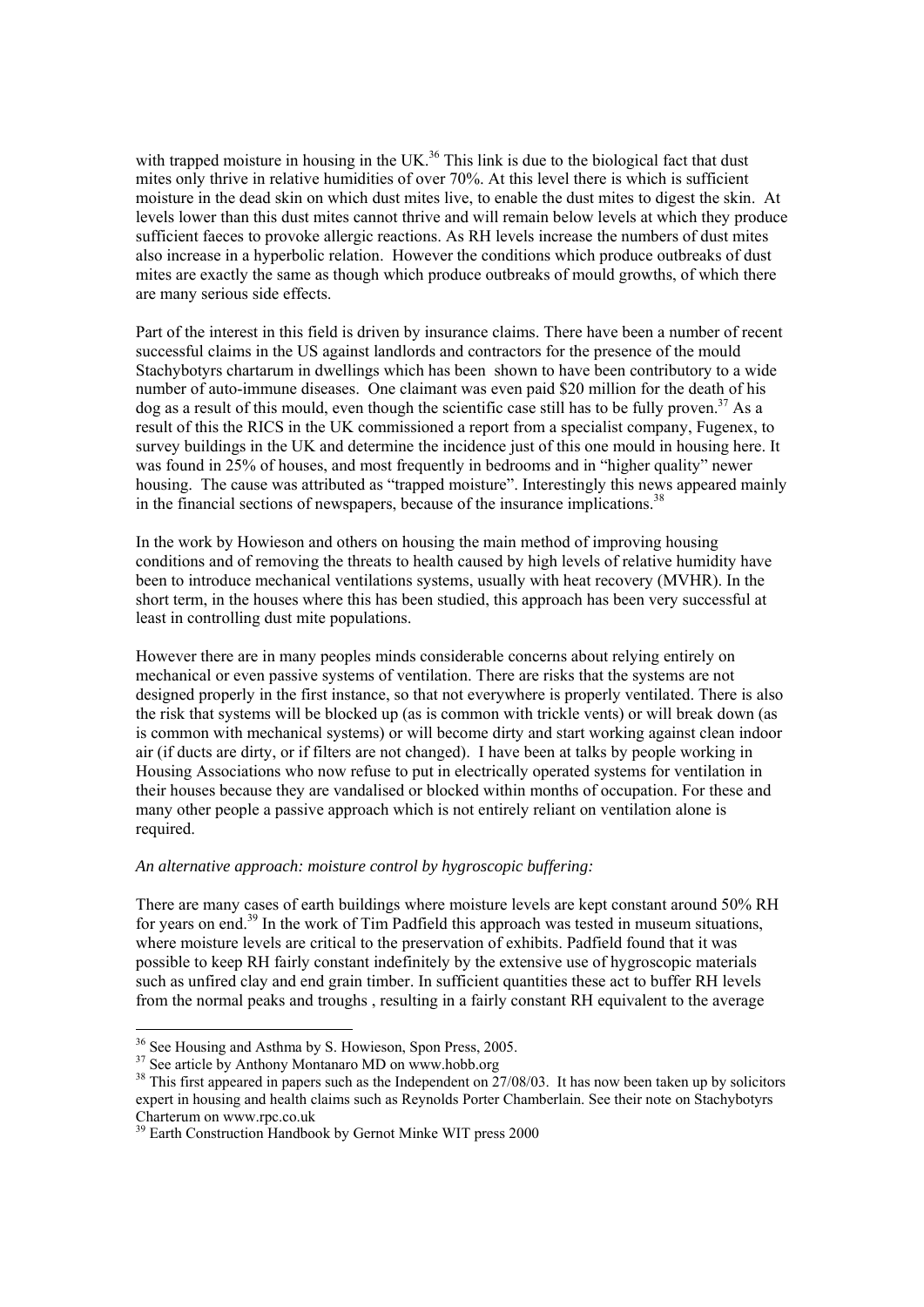RH for that area over the season or year (depending on the degree of buffering). However a critical factor was also that air changes were kept at a very low level.<sup>40</sup> This is an obvious point in many ways, as the RH of many north European countries is around 70% for much of the year. The more frequent the air changes the more this outside RH will affect the indoor atmosphere.

The point is that hygroscopic buffering requires low air changes. Increased airtightness in buildings actually makes this easier to achieve. The issue is how much buffering, and where. This is not an issue for this paper, except that it is evident that by far the most effective buffering for indoor air quality *over a 24 hour cycle* comes in the first 10mm of the surface of a wall. So this should be the first area to concentrate on. As regards how much buffering should be installed, it is our opinion that there is no down side to this, so put as much in as you can, not only to assist in balancing moisture levels in buildings, but also to relieve pressure on interstitial moisture levels. This will help not only with reducing peaks of moisture but also with rehumidifying buildings which are too dry. This is a problem with just as great health risks, which should not be ignored in the rush to reduce excess moisture.

The integration of hygroscopic buffering with airtightness and controlled ventilation is an important design approach which could give a safety net to the indoor air quality of house while actively improving the overall moisture control and hence building performance and robustness throughout the structure.

# **Principles of design:**

Having outlined what I see as just some of the building situations where the issues of "breathability" are important to building performance, building health and human health (as well as environmental impact because of energy use and fabric decay), I would like to finish this rather long but necessarily sketchy polemic with some basic principles of design which, in my opinion, arise naturally from this study.

The four principles which I would like to emphasise are

- 1. Compatibility of building elements
- 2. Make the structure do the work
- 3. Safety nets

4. Whole house design

#### *Compatibility of building elements:*

By this I mean that materials in many wall roof and floor build ups should have similar "breathable qualities" (vapour permeability, hygroscopicity and capillarity) in order to avoid interfaces where moisture or thermal conflict emerges, and to spread moisture load away from vulnerable areas. I am thinking particularly of timber frame and roof situations, but this also applies to masonry and to the renovation of traditional buildings. In some countries in Europe (Denmark and Austria) there have been strong moves against the use of plastic and even mineral wool insulation in timber frame structures. This is largely because of incompatibility.

<sup>&</sup>lt;sup>40</sup> Tim Padfield PhD thesis 1999 www.natmus.dk/cons/tp/tp.htm. See also Hansen and Hansen confirming this work. http://www.ivt.ntnu.no/bat/bm/buildphys/proceedings/74\_Hansen.pdf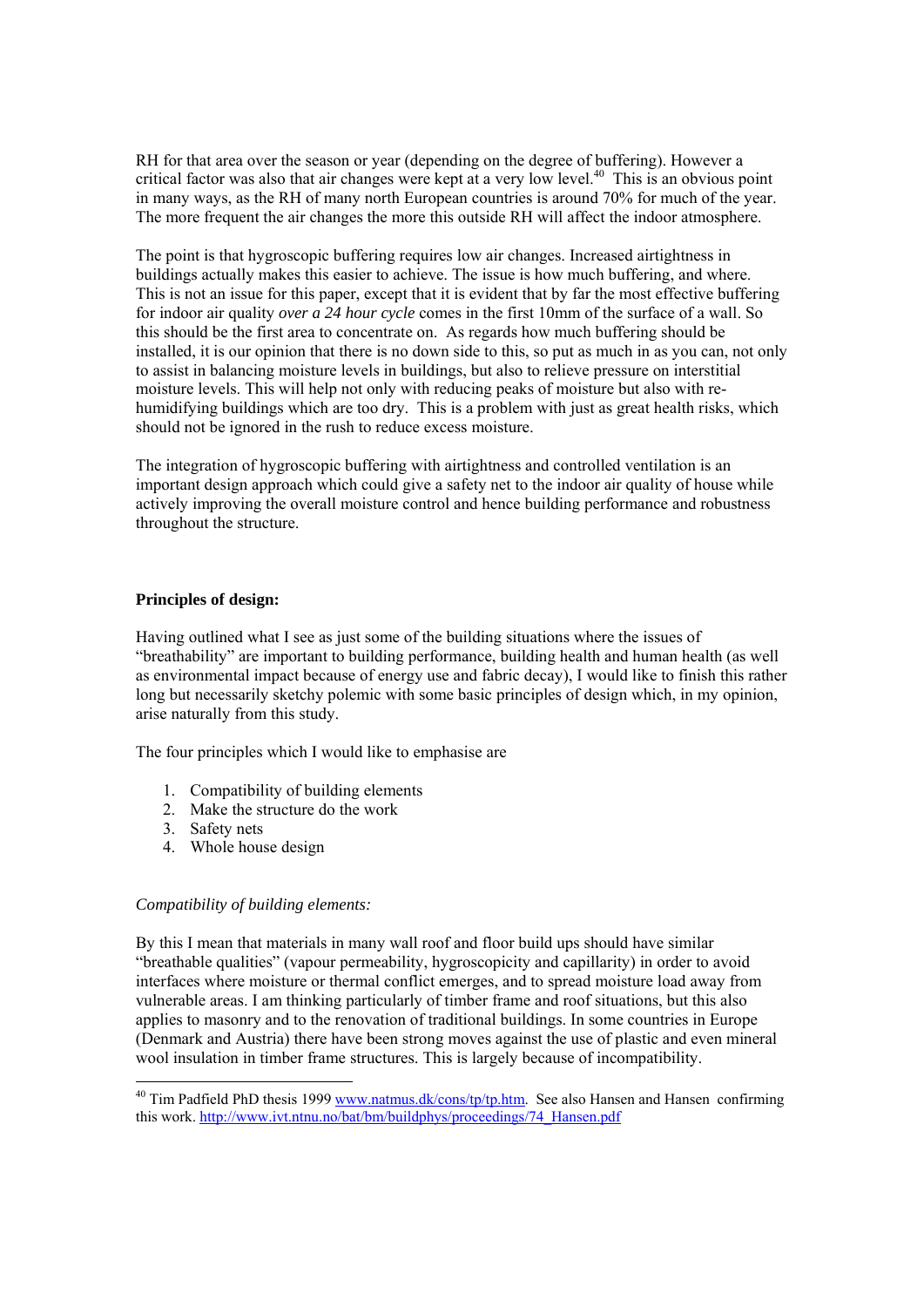Compatibility means that certain design details become less critical. The sealing of vapour barriers is an obvious example of where an incompatible element becomes critical. The failure to have entirely sealed barriers exposes timber frames and roof structures to considerable risk. There is no need to expose our buildings to these risks when a better design would give a better performance, help reduce moisture build up and improve indoor air quality, while at the same time making application easier.

#### *Make the structure do the work*

By this I mean that the structure should do the work not only of overcoming interstitial moisture problems and of assisting indoor air quality, but that by understanding the effect of moisture on thermal performance in particular, the structure can do all of its work more effectively. In my opinion passive house design is where design should be heading. For passive design to work properly this needs to take account not only of energy but also of moisture.

In fact the more one concentrates on the building structure as the method of achieving the full aims of the building (in enduring, performing, nurturing and protecting), the easier it becomes to achieve passive design cost effectively. If breathing walls roofs and floors/ceilings can do all the thermal, acoustic, moisture and other functions of the house, then service installation costs, and maintenance and repair costs can be dramatically cut.

#### *Safety nets*

The other reason for moving towards a fully breathing design is that it provides safety nets, particularly for bad application in construction, but also for bad alteration work in the future and for failure of other systems or parts of the fabric.

This returns me to the original metaphor of the house as a body. Our health cannot be reliant on everything only just working. The knocks and viruses, the strains and stresses of living, and our own specific genetic make up all require that we have self healing mechanisms and reserves to draw upon. In a similar way we need to build buildings with plenty of excess capacity. In my mind this refers particularly to very open vapour permeable construction, and to masses of hygroscopic buffering both internally and interstitially. I do not believe that this will add significant cost to any project. What it does add is significant robustness and for the designer, builder and occupier, significant peace of mind.

In this way we can start designing houses with over a hundred years life expectancy. Indeed I would go further and push for people to design for 300 years expectancy or more. We know how traditional buildings (both timber and masonry) survived this timespan, and we should start to apply these principles to modern highly energy efficient buildings and to the renovation strategies of older buildings.

#### *Whole house design:*

Having ensured that building elements are constructed from compatible materials, and that the structure does the majority of the work with plenty of safety nets, we finally need to ensure that all these elements are understood within whole house design. Passive house design is largely about whole house design, but I am not convinced as yet that the issues of air tightness, ventilation, and hygroscopic buffering have been properly integrated. I am also not sure, particularly in renovation, that the external wall and roof elements, the windows and openings,